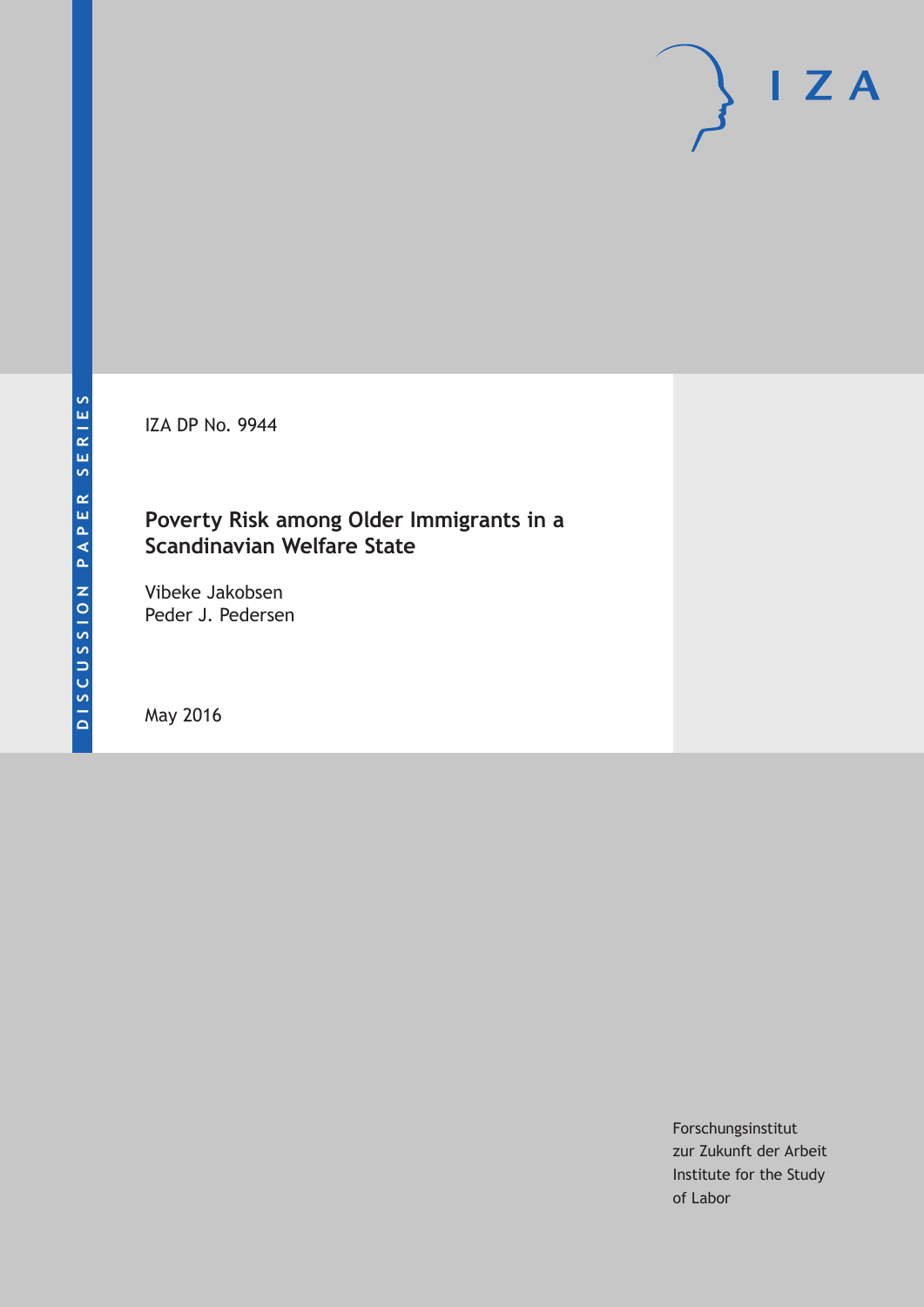# **Poverty Risk among Older Immigrants in a Scandinavian Welfare State**

## **Vibeke Jakobsen**

*SFI – The Danish National Centre for Social Research* 

## **Peder J. Pedersen**

*Aarhus University and IZA* 

### Discussion Paper No. 9944 May 2016

IZA

P.O. Box 7240 53072 Bonn Germany

Phone: +49-228-3894-0 Fax: +49-228-3894-180 E-mail: iza@iza.org

Any opinions expressed here are those of the author(s) and not those of IZA. Research published in this series may include views on policy, but the institute itself takes no institutional policy positions. The IZA research network is committed to the IZA Guiding Principles of Research Integrity.

The Institute for the Study of Labor (IZA) in Bonn is a local and virtual international research center and a place of communication between science, politics and business. IZA is an independent nonprofit organization supported by Deutsche Post Foundation. The center is associated with the University of Bonn and offers a stimulating research environment through its international network, workshops and conferences, data service, project support, research visits and doctoral program. IZA engages in (i) original and internationally competitive research in all fields of labor economics, (ii) development of policy concepts, and (iii) dissemination of research results and concepts to the interested public.

IZA Discussion Papers often represent preliminary work and are circulated to encourage discussion. Citation of such a paper should account for its provisional character. A revised version may be available directly from the author.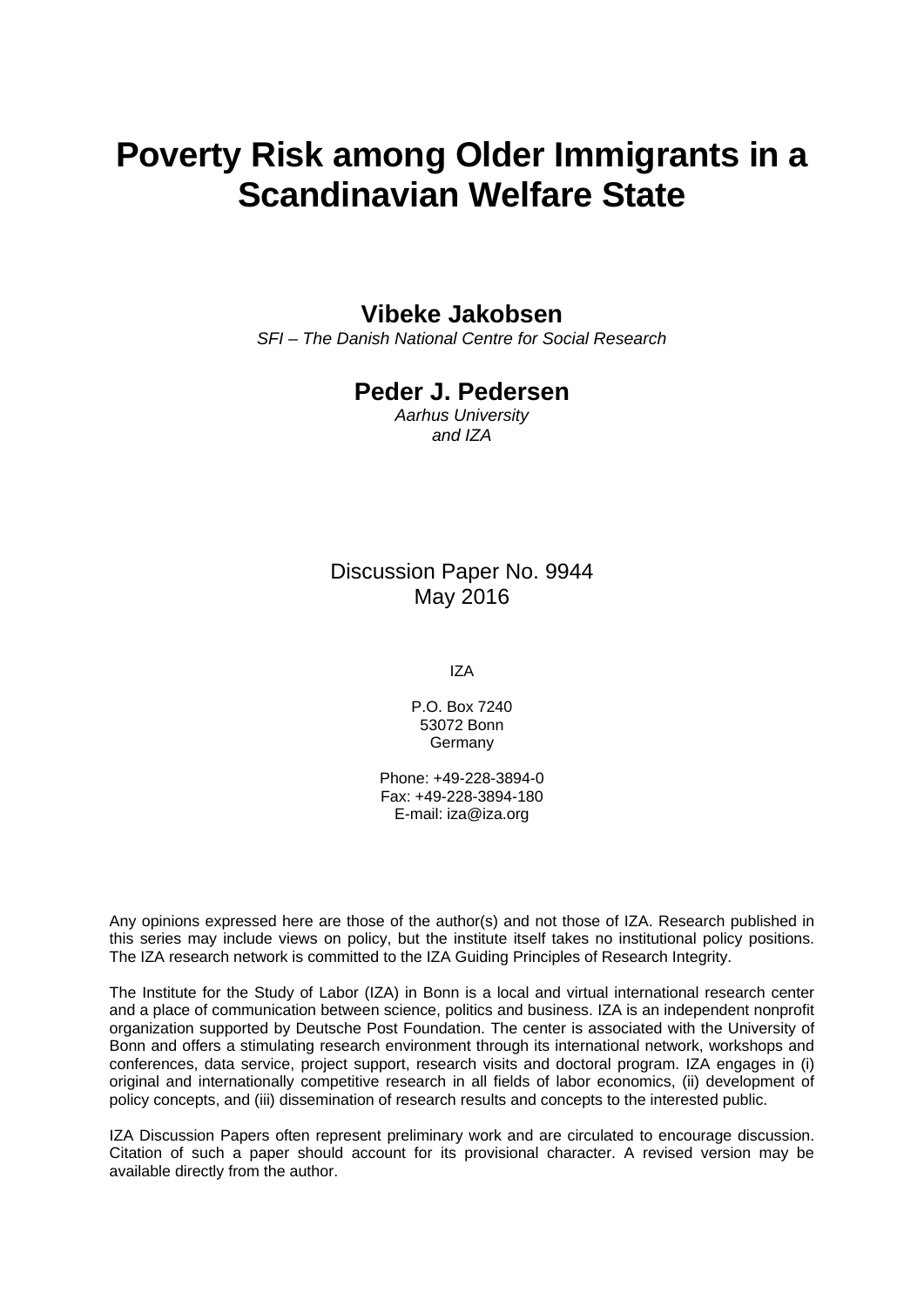IZA Discussion Paper No. 9944 May 2016

## **ABSTRACT**

## **Poverty Risk among Older Immigrants in a Scandinavian Welfare State1**

Focus in the paper is on poverty among immigrants and refugees 50 years and older coming to Denmark from countries outside the OECD, with main emphasis on immigrants coming as guest workers before 1974, as refugees and as family members and marriage partners – tied movers – relative to individuals coming as guest workers and as refugees. A major share of people in this group were fairly young at arrival to Denmark. Those arriving back in the 1970s and 1980s are now either close to or above the age of 60, with conditional eligibility to a labor market related early retirement program or the age 65 where you become eligible for State pension. Poverty rates by national background are described using alternative household concepts. Next, a number of background factors of relevance for poverty are summarized. We focus on age, gender, marital status, occupational status at age 55 and duration of residence. We find major differences between migrant groups and between migrants and natives regarding how income is composed at different ages on market income, pensions and benefits. Next, we present a number of regressions aiming at explaining differences in the poverty risk with differences in a number of background factors.

JEL Classification: F22, H55, I32, J14

Keywords: immigrants, old age poverty, family structure

Corresponding author:

 $\overline{a}$ 

Peder J. Pedersen Department of Economics and Business Aarhus University Fuglesangs Allé 4 8210 Aarhus V **Denmark** E-mail: ppedersen@econ.au.dk

<sup>&</sup>lt;sup>1</sup> We are grateful for very useful comments from Tone Fløtten to an earlier version of the paper.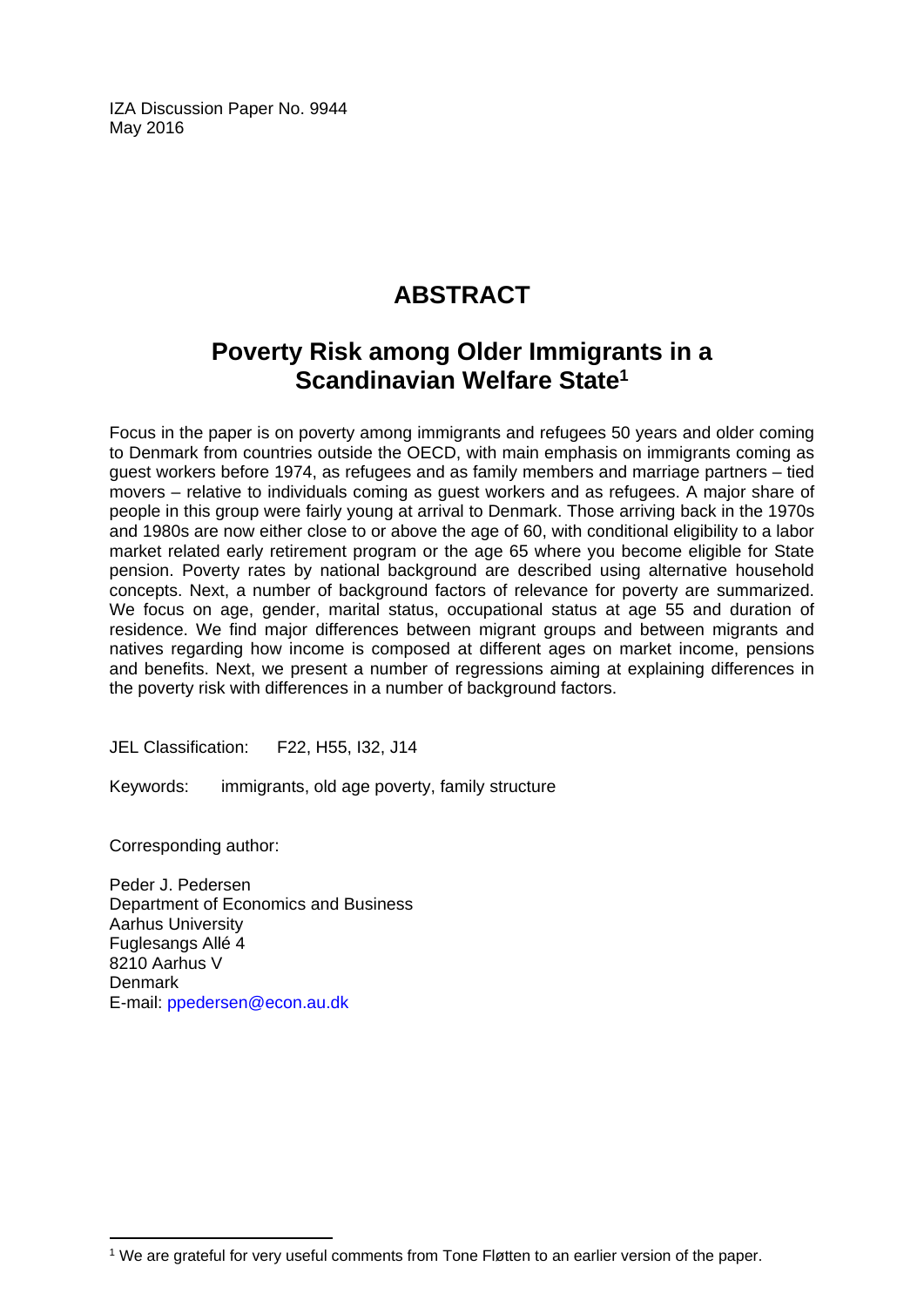#### **1. Introduction and motivation**

In the Nordic countries ambitious welfare programs go several decades back. One remarkable consequence has been that old age no longer is associated with a high risk of poverty. This is a result of creating a first pillar of the pension system with nearly universal eligibility which effectively keeps people 65 years and older above the poverty line. The main question raised in the present study is whether people arriving in recent decades as immigrants or refugees from low income countries are in risk of poverty as they become older, more precisely, when they become 60-74 years old. We analyze this question in two stages. First, a descriptive approach looking into the actual poverty shares among specific immigrant groups. Next, we analyze how the poverty risk among older immigrants correlates with a number of background factors. A further approach relative to our main question is a comparison of poverty rates, using the conventional family or household definition, to poverty rates in a setting where we use an extended family concept. This last concept is defined as a number of people sharing the same dwelling.

Immigrants and refugees from low income countries have arrived to Denmark in different waves having different backgrounds. One group arrived before the guest worker stop in 1973. They were followed by waves of family re-unions in the subsequent years. Other major arriving groups are people coming as refugees with countries and regions of origin shifting with the outbreak of conflicts in different places. The number of immigrants arriving to Denmark increased significantly in the 1980s, but Denmark also received refugees before the 1980s (e.g. from Vietnam in the 1970s). Her too, initial groups arriving as refugees have been followed by tied movers as families became re-united.

Many immigrants and refugees from low income countries were fairly young when arriving to Denmark. As a consequence of this, the age distribution in this group differs significantly from the distribution for the native population. Rather few are older than 60 but in the coming years and decades the number of immigrants from low income countries 60 and older will increase steeply in both absolute and relative terms. The focus below is on income and poverty for this group in 2011 compared with the native population. Until now, a fairly big fraction of married women in this population group have been housewives with no or little market income over the life cycle. The predominantly low incomes from work in this group is the result of both differences in traditions and attitudes relative to the native population, along with barriers for entering jobs, especially in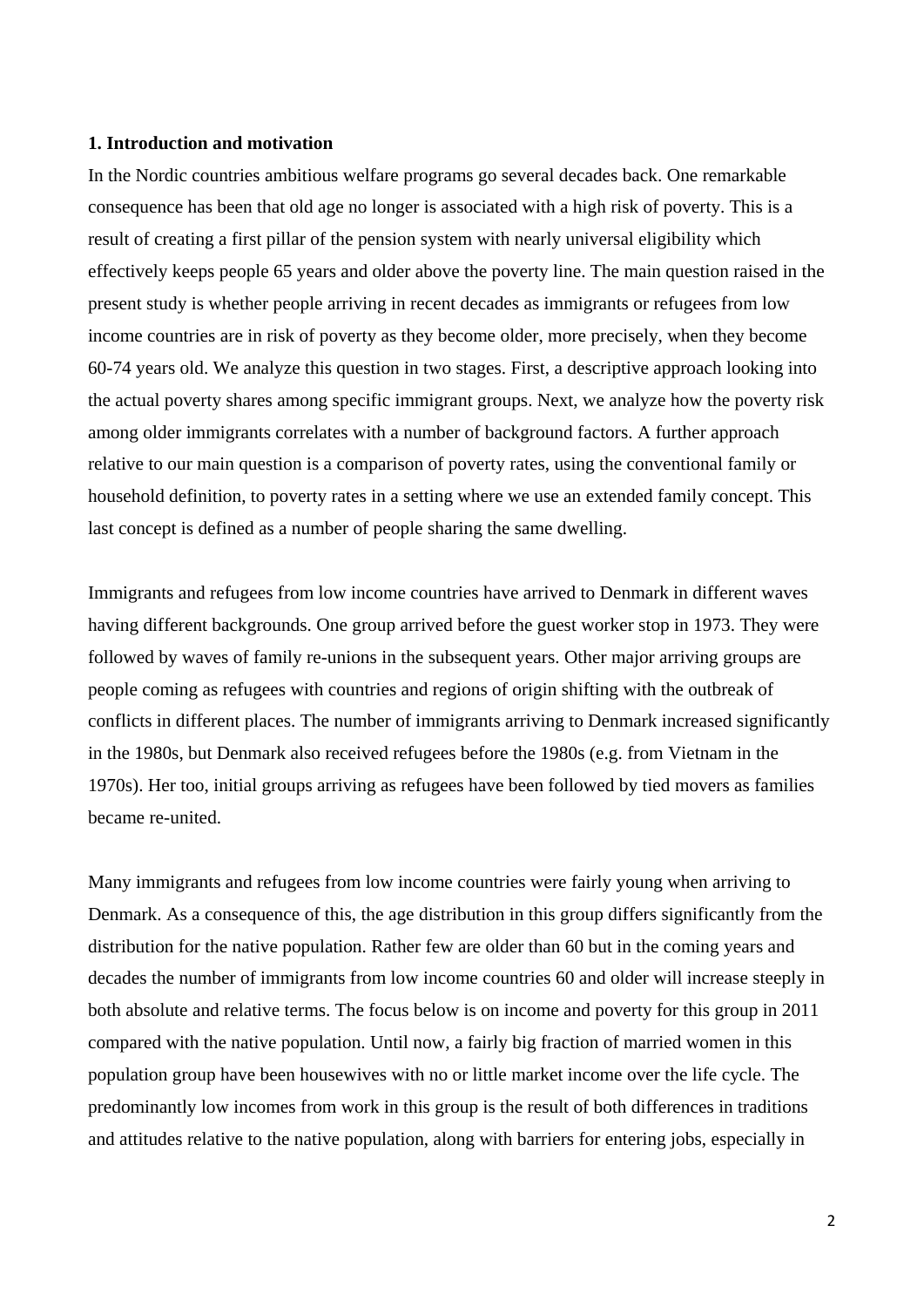occupations with higher wages. At the same time, until now the average retirement age has been much lower for this group of immigrants than among natives. As a consequence, market income over the life cycle is significantly lower for this group than for natives of whom many have lived in dual earner families. Further, home ownership and accumulation of private assets are assumed to be significantly lower than among natives.

We thus expect retirement from a broad range of social security programs to be more important in relative terms for older immigrants than for same age natives. In relation to retirement programs in Denmark, immigrants are eligible for the different programs on the same conditions as the native population. The main current programs are disability insurance (Førtidspension) with eligibility on medical and mixed social and medical criteria between age 18 and 64. Next, a labor market related early retirement program, PEW (Efterløn), is an option for individuals 60-64 years old, without any medical eligibility criteria but being conditional on a fairly long tenure in unemployment insurance. Finally, everybody are in principle eligible to State pension (Folkepension) from age 65.

Eligibility for the PEW program is conditional on a stipulated amount of labor market experience and membership of an unemployment insurance fund. Full eligibility for the State pension is in principal conditional on a minimum of 40 years of residence in Denmark between ages 15 and 64. Pensioners with less than 40 years of residence receive a fraction of the pension. Thus 31 years of Danish residency gives the pensioner access to 31/40<sup>ths</sup> of a full State pension. Full eligibility for disability insurance is also conditional on years of residence. Recipients of disability insurance, who has lived in Denmark less than 4/5 of the time between age 15 and the retirement date receives only a fraction of the full disability pension. Refugees are exempted from the requirements regarding the years of residence in Denmark, which imply that their old age or disability pension is not reduced even if they have stayed only a few years in Denmark. Thus, concerning the PEW program, old age pension and disability insurance there is a possibility that immigrants may not have a sufficiently long labor market experience to qualify for PEW or have a duration of residence shorter than the disability insurance and State pension criterion. A consequence of this, especially for people 60 and older, is a higher expected poverty risk for immigrants and refugees than for natives.

Besides the programs mentioned above income after retirement is also affected by the ATP program – a fairly small, lifelong, contribution to income after retirement – dependent on labor market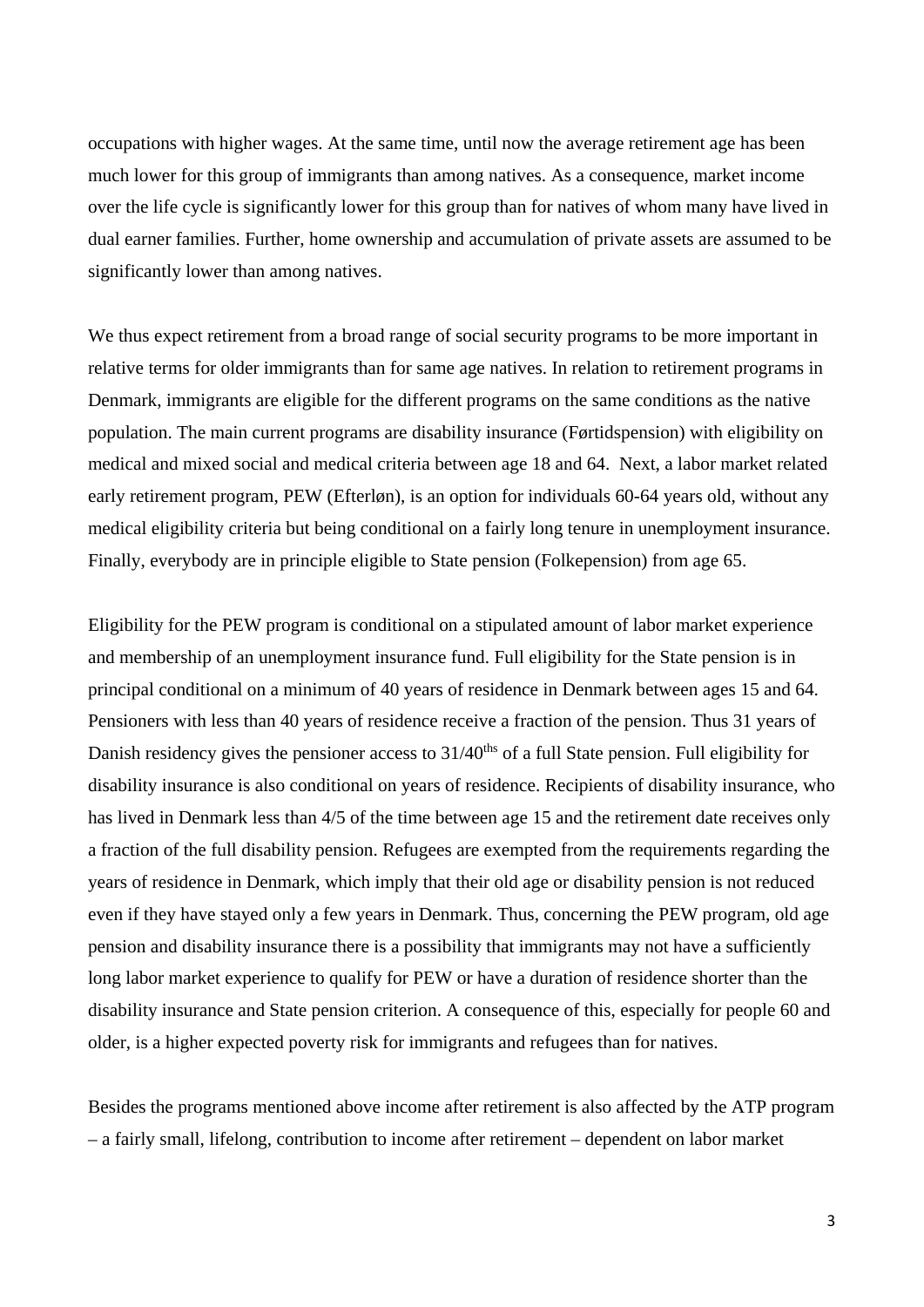experience. Further, also dependent on labor market experience, occupation and sector, retired immigrants may receive income from labor market pensions.

Summing up, groups of individuals coming to the country as immigrants or as refugees are expected to be at a higher poverty risk in old age due to less than full tenure in the labor market and/or a too short duration of residence to obtain the full amount of disability or state pension. This poverty risk is the main topic in the analyses below.

In the analyses we include native Danes and immigrants from four countries: Turkey, Iran, Pakistan and Vietnam. The countries of origin have been selected partly to assure a sufficient number of individuals for the analyses below and partly to represent typical immigrant groups by time of arrival and background. Immigrants from Turkey and Pakistan are chosen as representing the typical pre 1973 guest worker countries. Immigrants from Iran and Vietnam are chosen as representing refugee countries with people arriving at different times. Refugees from Vietnam have a significantly longer duration of residence than those coming from Iran. About 30 per cent of the  $60-74$  years old non-Western immigrants<sup>2</sup> are from one of these four countries.

To get an idea of the magnitude of the upcoming challenge in the area, Table 1 summarizes the current distribution on 5 relevant age intervals of people coming from Turkey, Iran, Pakistan and Vietnam and from all non-Western countries. It is obvious from Table 1 that the challenge is increasing in this area as the age gradient for this group is much steeper than for the native population.

<sup>&</sup>lt;sup>2</sup> We apply Statistics Denmark's classification to define non-Western countries (Statistics Denmark 2015). Western countries are defined as all EU-countries, Norway, Iceland, USA, Canada, Australia, New Zealand, Andorra, Liechtenstein, Monaco, San Marino, Switzerland and the Vatican State. Non-Western countries are defined as all other countries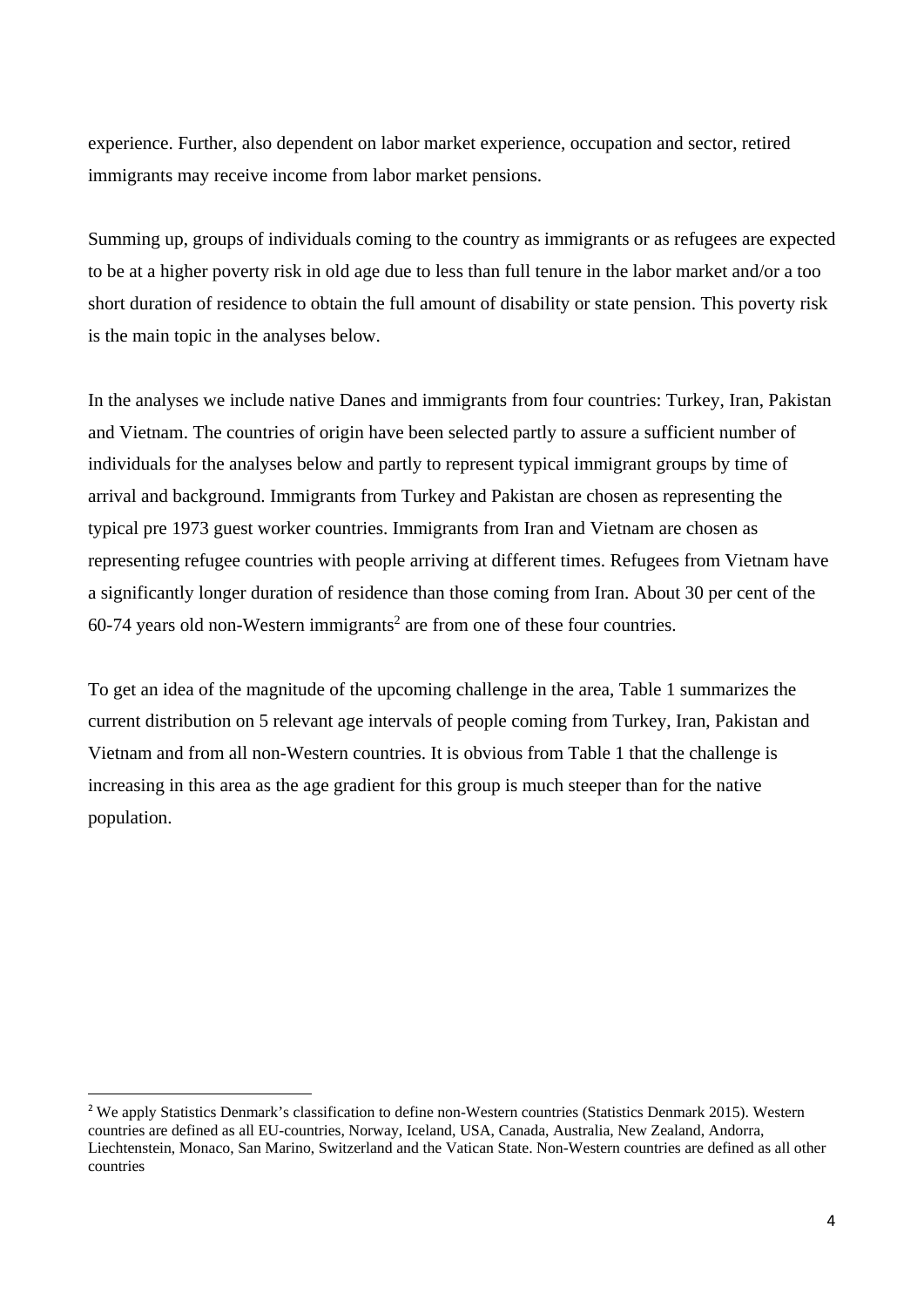|                                                | 50-54   | 55-59   | 60-64   | 65-69   | 70-74   |
|------------------------------------------------|---------|---------|---------|---------|---------|
| <b>Native Danes</b>                            | 363,957 | 327,525 | 313,198 | 325,534 | 278,653 |
| Immigrants:                                    |         |         |         |         |         |
| Turkey                                         | 4.044   | 2,514   | 1,661   | 1,238   | 901     |
| Iran                                           | 2,176   | 2,016   | 848     | 372     | 262     |
| Pakistan                                       | 1,003   | 858     | 877     | 807     | 503     |
| Vietnam                                        | 1,107   | 917     | 547     | 291     | 157     |
| Non-Western countries (total)                  | 28,042  | 20,092  | 13,019  | 8,875   | 5,523   |
| Percentage of immigrants from Non-Western      |         |         |         |         |         |
| counties originating in Turkey, Iran, Pakistan |         |         |         |         |         |
| or Vietnam                                     | 29.7    | 31.4    | 30.2    | 30.5    | 33.0    |
| Source: Statistics Denmark (2016)              |         |         |         |         |         |

Table 1. Number of native Danes and immigrants from non-Western countries by age group, 1<sup>st</sup> January 2016.

In Section 2 we present a brief survey of the fairly few studies in the area. Section 3 describes the data, the procedures for calculating alternative poverty rates and the approach in our analysis. Next, Section 4 describes individual background factors expected to be of relevance for the level of poverty rates. Section 5 describe the poverty rates by age and ethnic group and looks into the major differences in the composition of income by age and ethnic group. Section 6 presents the results from a number of estimations on the factors contributing to explain the level of individual poverty risks while Section 7 concludes the paper.

#### **2. Earlier studies**

In spite of the fact that the number of immigrants and refugees from outside the OECD area will be increasing steeply in the coming years, very few current studies of the income and pension perspectives in this challenge are available. Comparative general poverty studies can be found in e.g. Blume et al. (2007), Deding et al. (2010), Pedersen (2011) and Galloway et al. (2015). The general finding in these studies with data from Scandinavian welfare states is high general poverty rates for immigrants coming from outside the OECD area. The emphasis in those studies is however either on the whole group of immigrants or on immigrant children, but not on older immigrants and refugees.

In Sweden, as in Denmark and Norway, the amount of social security old age pension depends on the number of years spent in the country between 16 and 64. Years of residence 40 or more qualifies for full social security old age pension. If the number of years of residence is below 40 the result is – in principle – a corresponding reduction in social security old age pension. The eventual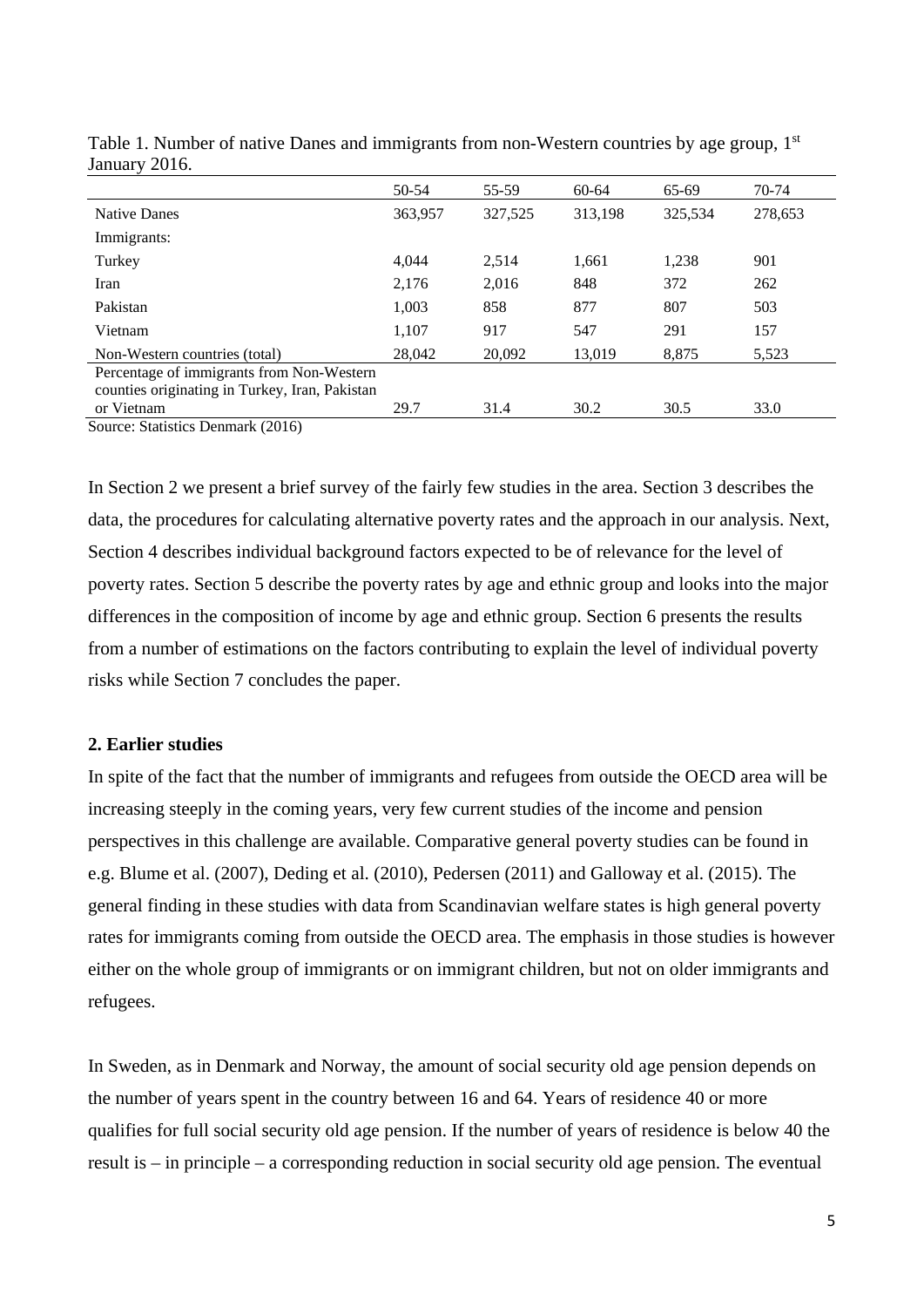remaining income in retirement depends on the labor market tenure for the immigrants. For Sweden this factor depends very much on the year of arrival to the country. Ekberg and Lindh (2010) and Ekberg (2015) present relative incomes from social security old age pension for immigrants arriving before 1970. This was predominantly a work related immigration resulting for this group of early arriving migrants in about the same labor market career as for comparable natives. As a consequence, the two groups are found to have about the same social security old age pension. In Flood and Mitrut (2010) and Flood (2014) focus is on the relative income in retirement for immigrants to Sweden from countries outside the OECD area. The income ratios relative to natives depend very much on birth cohorts and on whether the income concept is social security old age pension alone or all income in retirement. For instance, for immigrant men from the 1940-44 cohorts at age 70, Flood and Mitrut (2010) finds a relative income ratio of 0,31 looking only at social security old age pension while the ratio is 0,58 when all pension incomes are included.

Statistics Sweden (2012) presents summary ratios for the year 2010 between net monthly incomes for men and women, born abroad and born in Sweden. For the age group 68-70 years old the ratio is 0,79 for men and 0,89 for women. More detailed evidence relating relative income and poverty to immigrant status including country of origin and years since migration is however not available in Statistics Sweden (2012). For Norway, income ratios and poverty shares are available by country of origin and separately for those coming as immigrants and as refugees. Using the EU poverty line criterion of 60 percent of the equivalence scale adjusted income, Epland (2013) reports for 2011 a poverty share of 31 percent for all immigrants and descendants. For immigrants with origin in Eastern Europe, Asia, Africa, and Latin America the poverty share is 35 percent. Finally, Epland (2013) reports a poverty share of 43 percent in 2011 for those coming as refugees to Norway. Data by age are not published. However, Epland (2013) reports long-term poverty shares by the EU criterion by national background for immigrants and refugees separately after the number of years of residence in Norway. For those having spent 10 or more years in Norway, there are still very big differences, i.e. from 9,1 percent for immigrants from the Philipines to 55,9 percent for immigrants from Somalia, with an average of 22,9 percent for the non-OECD group of countries of origin.

We emphasize regarding the findings with Danish data reported below that we have, so far, been unable to find benchmark information for other countries, including age as well as years of residence and country of origin.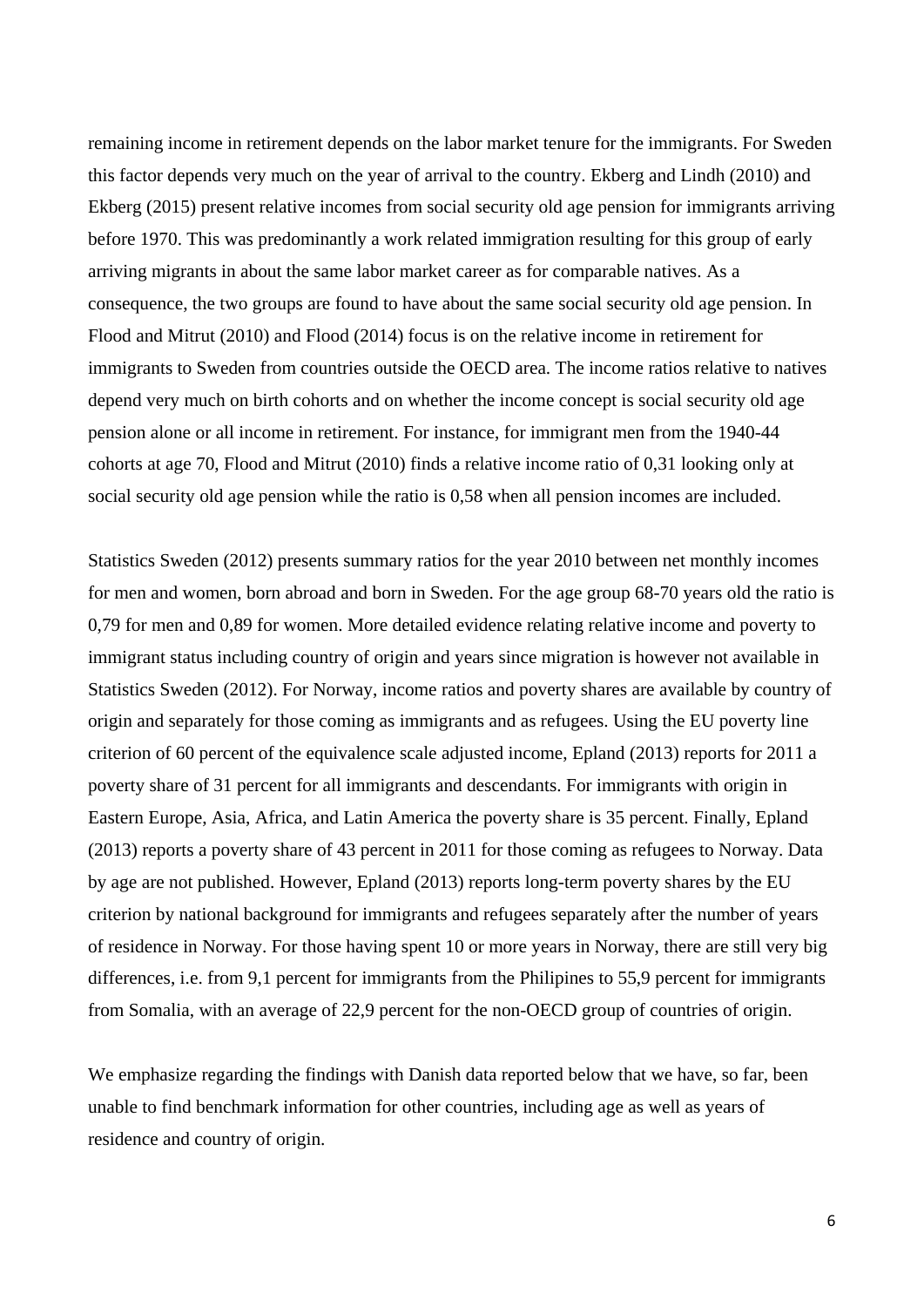#### **3. Data and method**

#### **Data**

In the description and analysis in the sections below, we use longitudinal administrative register data from Statistics Denmark. The data include information on the total population of individuals, who in 2011 where 50 years old or older, for the period 1980-2011. For these individuals, we have information about their, spouses, live-in partners, children and the persons who are living in the same household. The data set is constructed by merging information from several databases maintained by Statistics Denmark. From the data set we have detailed information on a large number of individual characteristics such as age, gender, year of immigration, year of emigration country of origin, citizenship, marital status, income and labor market status. Furthermore, the data set makes it possible to identify individuals' children, and eventual partners. We are therefore able to combine the information on a given individual with information on members of his or her family (if they are living in Denmark).

In the analyses for 2011 we include native Danes and immigrants from four countries: Turkey, Iran, Pakistan and Vietnam (see table A.1 in the appendix). We base the definition of immigrants and native Danes on Statistics Denmark's classification of the population into three groups: immigrants, descendants of immigrants and native Danes (Poulsen and Lange 1998). Immigrants are defined as foreign-born individuals with foreign-born parents or parents with foreign citizenship. Descendants of immigrants are defined as individuals born in Denmark to foreign-born parents or parents with foreign citizenship. Native Danes are defined as individuals born in Denmark and having at least one parent who is not only a Danish citizen but was also born in Denmark.

#### **Calculation of poverty rates**

Based on the register data a poverty line is defined here as 50 per cent of the median in the distribution of equivalence scale adjusted disposable income. We use the OECD-modified equivalence scale to adjust household incomes to an individual specific level assigning the weight 1 to the first adult in the household, 0.5 to a second adult and to each child older than 14, and 0,3 to each child, who are 14 years old or younger (Atkinson et al., 1995). Many recent studies prefer use of 60 per cent of the median which of course would push the poverty rates reported below upwards. We have chosen 50 per cent to be in accordance with recommendations from a recent Danish expert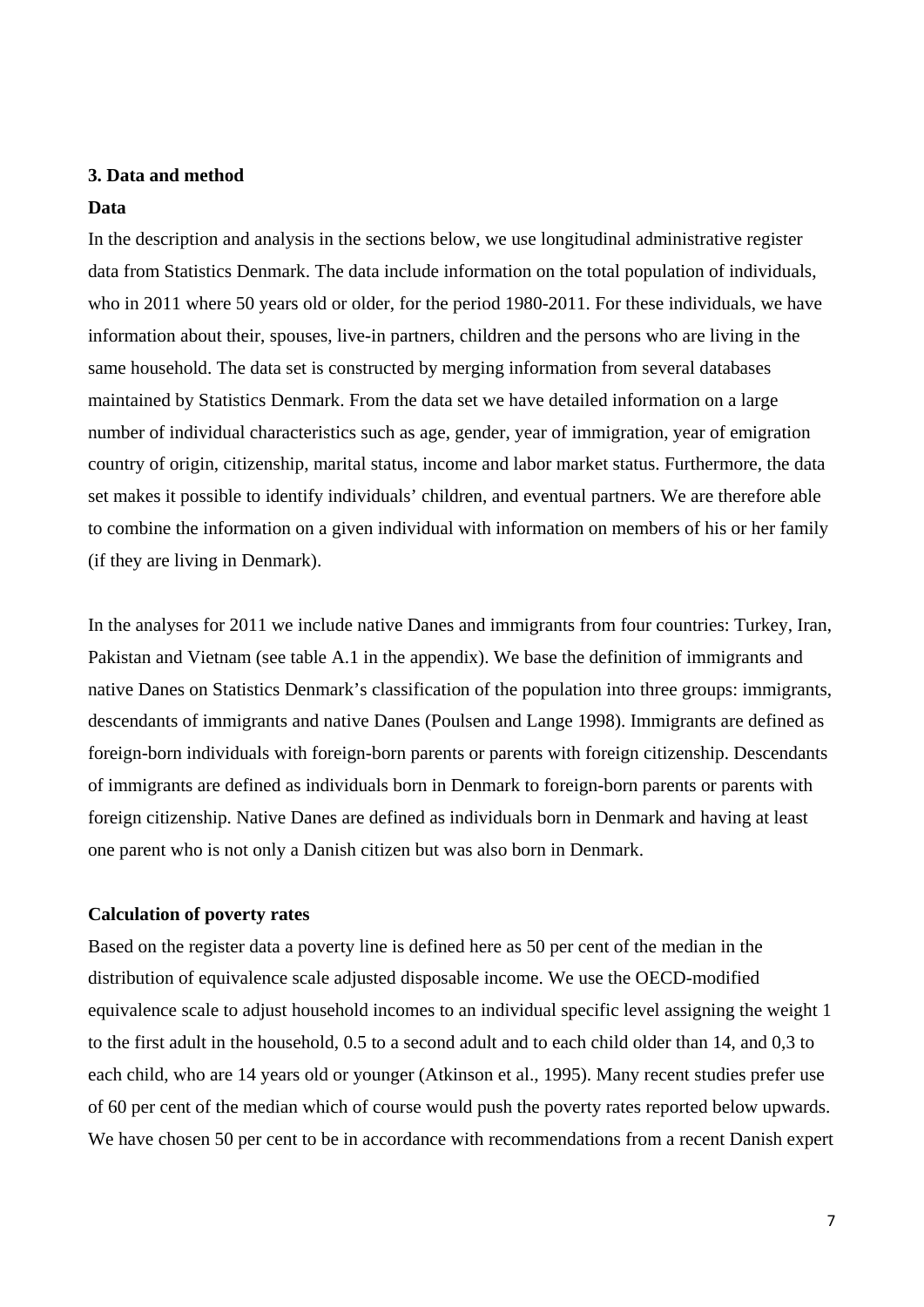commission (2013) arguing that the distribution of disposable incomes in Denmark is so relatively compressed that use of a 60 per cent cut off point would result in moving many people below the poverty line who would not be considered as poor in a usual understanding of the word.

While few native Danes are living in an extended family, this type of family structure is more widespread in some immigrant groups (see e.g. Liversage and Jakobsen (2016)). Sharing expenses in extended families may increase the family members spending power and reduce the risk of experience poverty. Therefore, we use two definitions of families in the calculation of poverty rates; a conventional family concept (a nuclear family) and a household concept (an extended family). To define a nuclear family, we use the Statistics Denmark family concept (Statistics Denmark, 2013). Here, adult individuals are categorized as belonging to one of two main types of families: (1) singles or (2) couples (either married or cohabitating). Children younger than 25 years living at home are included in statistical terms in their parent's family if these adult children are not married, cohabiting, and have children of their own. If an elderly couple are living together with their 25 years-or older son, the couple is defined as a family of their own and the son is defined as a family of his own, regardless of being able to share expenses in the same manner as a couple living together with their 20 years old son. An extended family or a household is defined as the people sharing the same dwelling. Here we assume that families sharing a dwelling also are sharing expenses. The analyses will show us to what extent immigrants families are reducing the risk of poverty (intended or unintended) by living in extended families.

#### **Probit analyses**

In the last part of the paper, we analyze how the poverty risk among older immigrants correlates with a number of background factors using probit estimations. The background factors are gender, age, family status, duration of residence and labor market status at age 55. The three last background factors are described in section 4. The distribution on age and gender appears from Table A.1 in the Appendix. We estimate two probit models: one where the calculation of the poverty rate is based on the nuclear family and one where the calculation of the poverty rate is based on the extended family concept.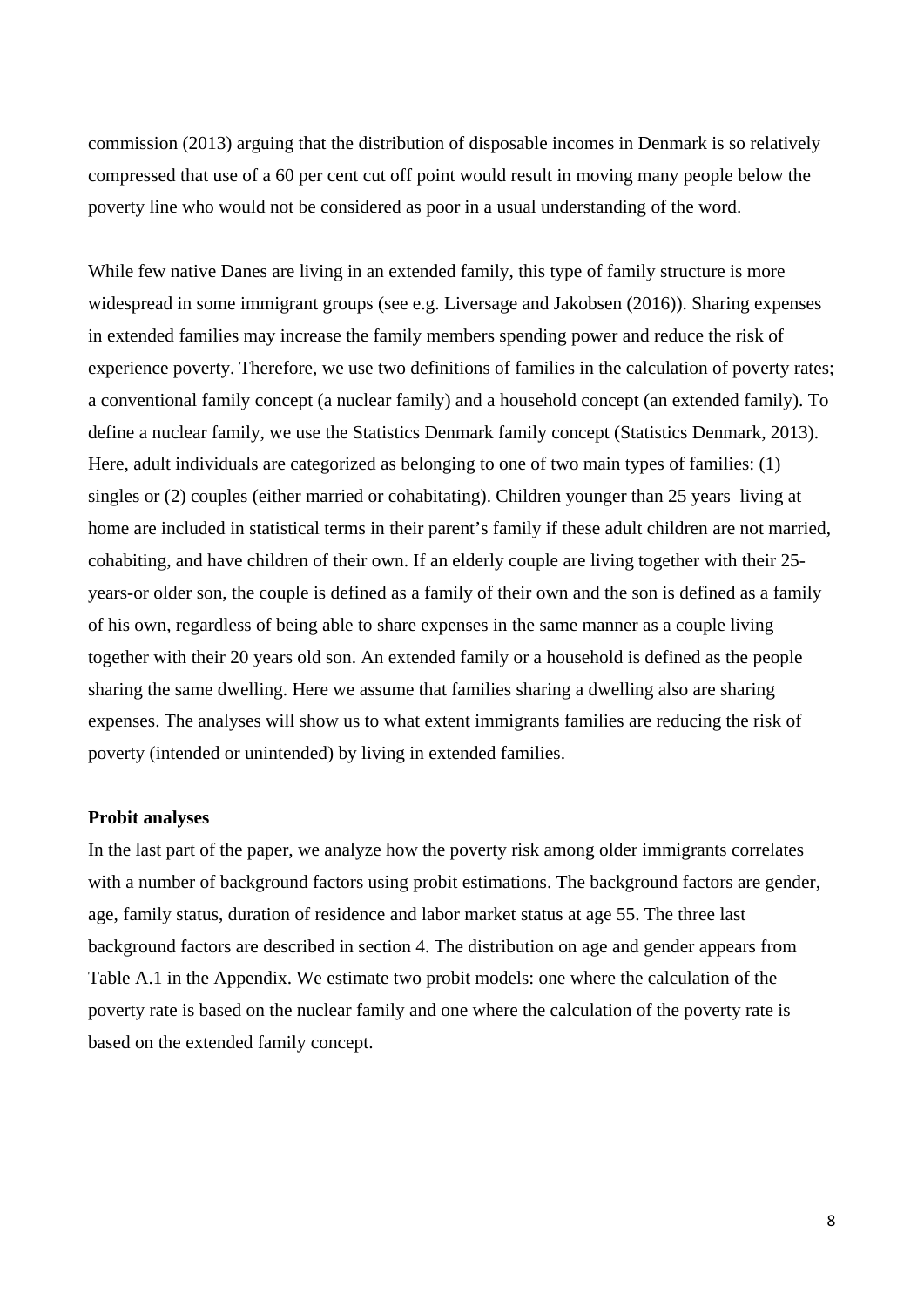### **4. Background factors**

This section contains a brief description of background factor expected to be of relevance for the level of poverty: family type, duration of residence in Denmark and labor market history in Denmark.

Figures 1a and 1b show the distribution on type of nuclear family for the two age groups: 60-64 and 65-74. The figures show whether the immigrants and natives Danes are living in a couple or as single (with or without children younger than 25 living at home). The Iranian immigrants stand out from the other groups by having a higher percentage that is single. Furthermore, women have a higher percentage who are single than men - especially among the 65-74 years old.





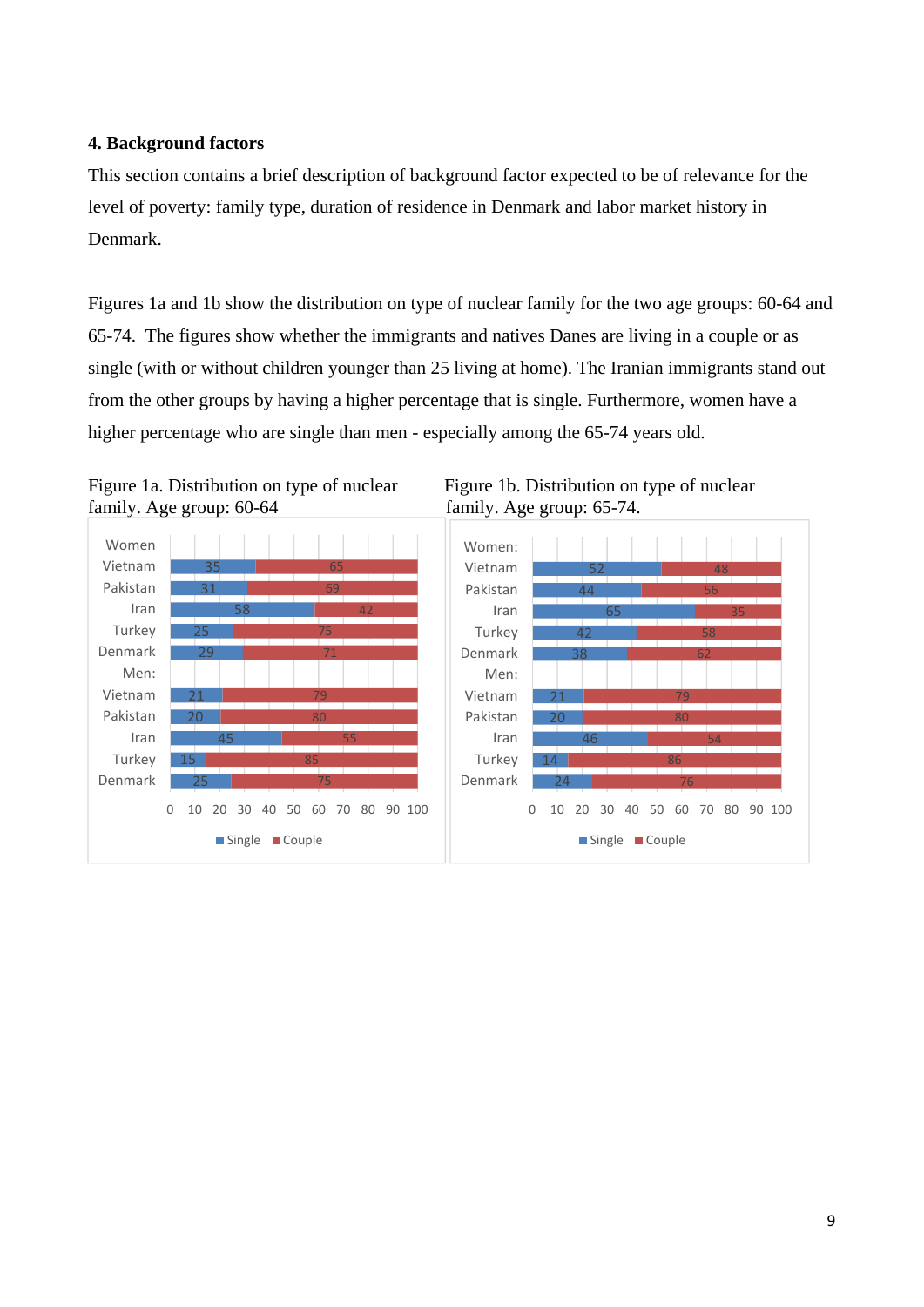

Figure 2a. Distribution on type of household. Figure 2b. Distribution on type of household. Age group: 60-64. Age group: 65-74.

To what extent the old immigrants are living in extended families is shown in Figure 2a and 2b. An extended family is defined as a household consisting of at least two nuclear families. Each of the four immigrant groups has a substantially higher share living in extended families than the native Danes. The share living in extended family ranges from 20 to 50 per cent among the 65-74 yearsold immigrants – lowest among the Iranian immigrants and highest among the Pakistani immigrants. The corresponding number for native Danes is 5 per cent.

A prior expectation is that integration into the labor market regarding jobs and earnings increases with the number of years since entry to the host country. Years of residence in Denmark is expected to be a predictor of poverty in old age as income after reaching pension age depends on former earnings and as the number of years since entry to the country affect the amount paid in social security pension (for others than refugees).

Figures 3a and 3b shows the distribution on years of residence in Denmark for 60-64 and 65-74 years old immigrants. Unfortunately information on the year of entry is unknown for a number of immigrants who arrived before 1980 and it is therefore not possible to divide those who in 2011 have stayed in Denmark for more than 30 years into subgroups. The figures show that a very high share, 74-90 percent, of the immigrants from Turkey and Pakistan have stayed in Denmark for 30 years or more. The corresponding numbers are 6-12 per cent for immigrants from Iran and 34-44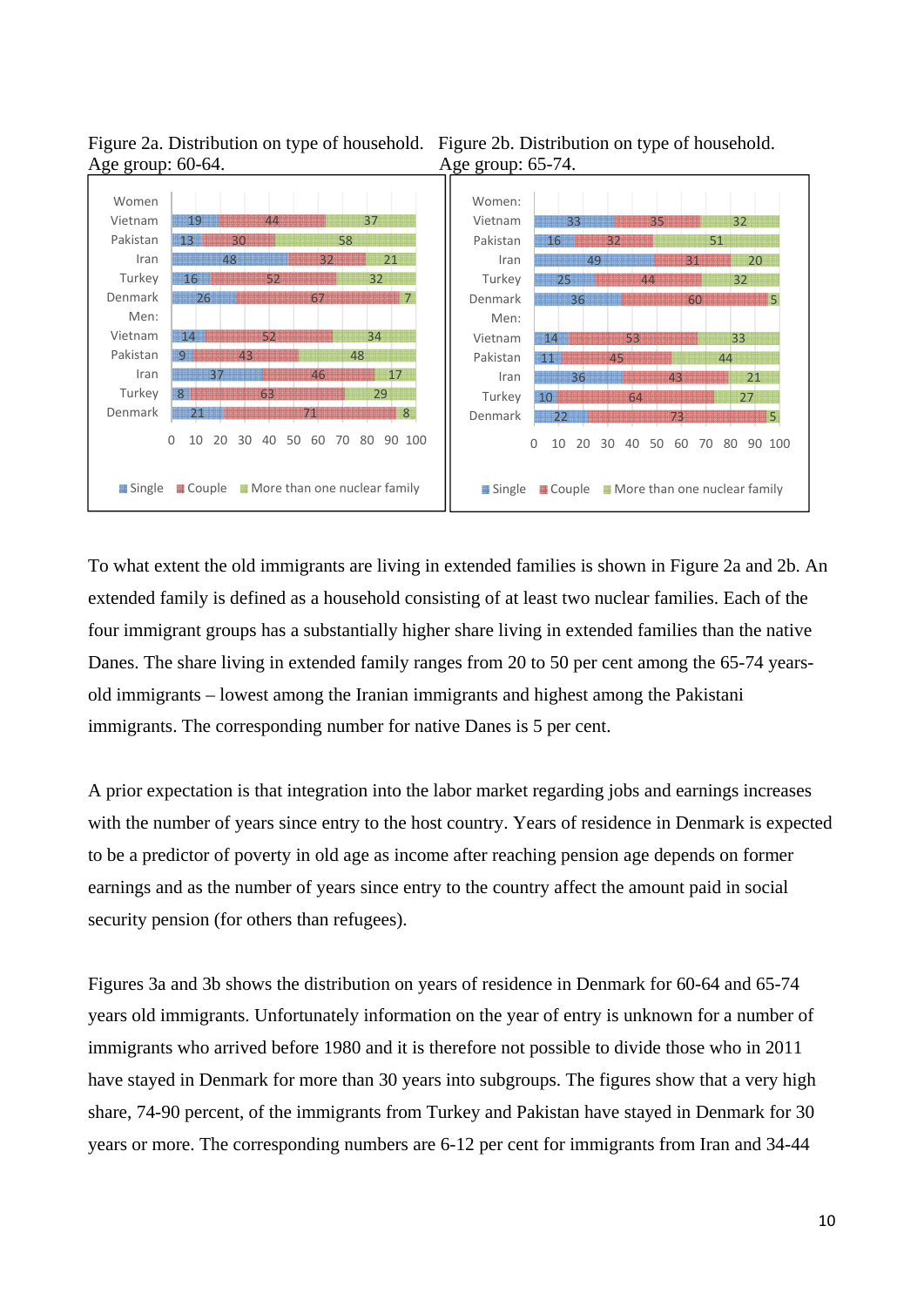per cent for immigrants from Vietnam. Finally, it is seen that 20-30 per cent of the immigrants from Iran and Vietnam have stayed less than 20 years in Denmark. In general, women have stayed fewer years in Denmark than men (not shown in Figures 3a and 3b).



Another interesting predictor for poverty or not in older ages is the individual position relative to the labor market at age 55, i.e. 5 years before potential eligibility for PEW and 10 years before eligibility for State pension from age 65. Figure 4 contains a summary picture of the state relative to the labor market for those 60-64 years old in 2011 when they were 55 years old in the period 2002- 2006. Figure 5 contains a summary picture of the state relative to the labor market for those 65-74 years old in 2011 when they were 55 years old in the period 1992-2001.

"Early retirement" includes people receiving disability insurance or "transitional benefits". "Transitional benefits" was an early retirement program for older, long-term unemployed individuals, who were members of an unemployment insurance fund. The program covered the participants until age 60 when they were transferred to the PEW program. It was introduced in 1992 –when Danish unemployment was very high – and entry to the program was abolished in 1996. Initially it was aimed at the 55–59-year-olds, but in 1994 the "transitional benefits" was expanded to include long-term unemployed also in the 50–54 age group. Thus, those who were 60-64 years old in 2011 could not have received "transitional benefits" when they were 55, and the higher percentage in the "early retirement" group in Figure 5 than in Figure 4 can (at least partly) be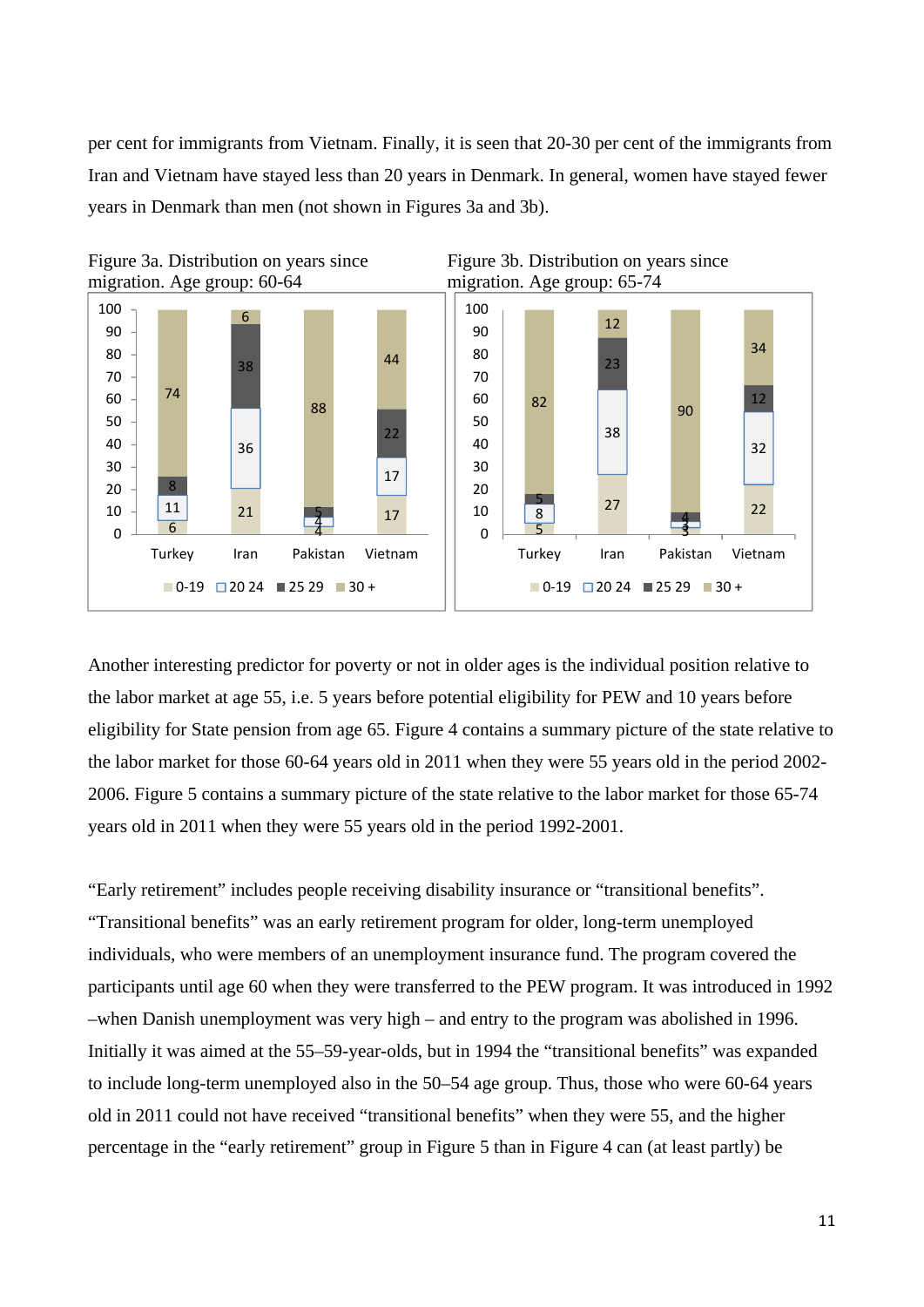explained by the existence of the "transitional benefits" program in the 1990s. The category "Others" includes unemployed, recipients of social assistance, others out of labour force (including housewives) and people not living in Denmark at age 55.<sup>3</sup>

As shown in Figure 4, among those who were 60-64 years old in 2011, there is a very big difference between the 82 per cent of natives and less than 50 per cent the people from the 4 immigrant countries who were in employment at age 55. There are, however, also differences between the immigrant groups: 45 per cent of the immigrants from Pakistan and 28 per cent of immigrants from Turkey are employed at age 55. Looking at the share in an early retirement program (mainly disability insurance) at age 55, the level is around 20-30 per cent for the four immigrant groups. Furthermore, around 35 per cent is in the group "other" (that is unemployed, recipients of social assistance, or out of the labour force) at age 55.

Figure 5 shows that employment rates at age 55 are lower for those who were 65-74 years old in 2011 than for those who were 60-64 years old in 2011, especially for the immigrants. Among those who were 65-74 years old in 2011 77 per cent of the natives and 16-33 per cent of the immigrants were employed at age 55. The share in an early retirement program (disability insurance or the "transitional benefits" program) at age 55 were 47 per cent for the immigrants from Turkey, 32 per cent for the immigrants from Pakistan and Vietnam and 23 per cent for the immigrants from Iran. On the other hand, more than 50 per cent of the immigrants from Iran and Vietnam are in the group "others" at age 55 (Figure 5). $4$ 

For the four immigrant group and for the native Danes the employment rates at age 55 are lower for women than for men (not shown in figures). Gender differences are, however, much larger for immigrants than for native Danes. For those immigrants who are 65-74 years old in 2011, the employment rates at age 55 are 7-10 per cent for the female immigrants and 25-46 per cent for the male immigrants.

<sup>&</sup>lt;sup>3</sup> The percentages who did not live in Denmark at age 55 are with one exception lower than 5 per cent. The exception is the immigrants from Iran, who are 65-74 years old in 2011. Here 19 per cent was not living in Denmark at age 55. <sup>4</sup> For the immigrants from Iran, the high percentage in the category Others is affected by the relative high numbers not living in Denmark at age 55.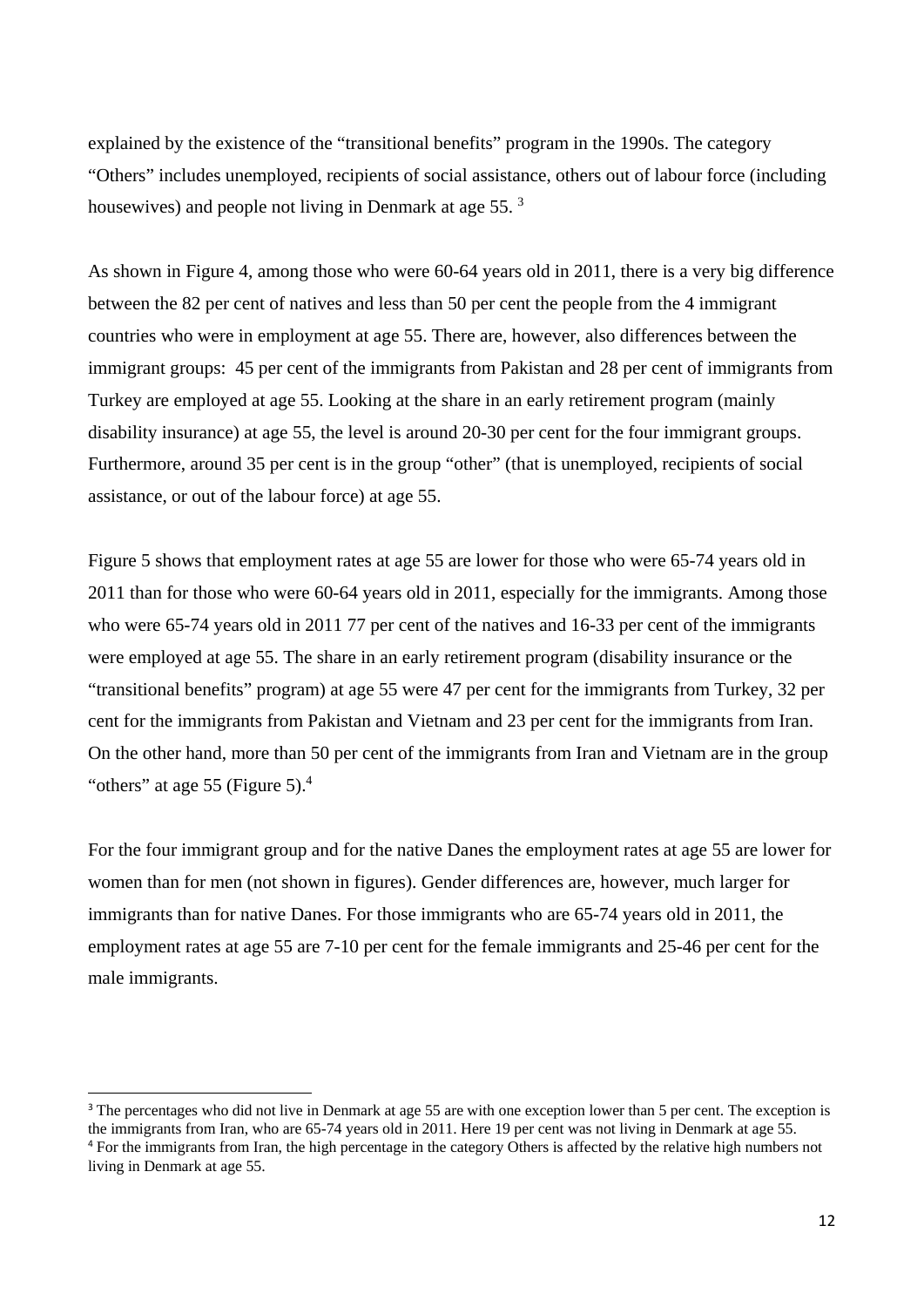

Figure 4. Distribution by labor market states at age 55 for 60–64-year-olds

Figure 5. Distribution by labor market states at age 55 for 65-74-year-olds



The labor force indicator at age 55 clearly points to the fact that many immigrants from low income countries will not be eligible for PEW during the first half of their 60s and that saving to ATP and labor market pension is much lower than for natives.

After this brief survey of a number of factors having a potential impact on the risk of poverty in older ages we proceed in the next section to report the poverty rates and in the following section to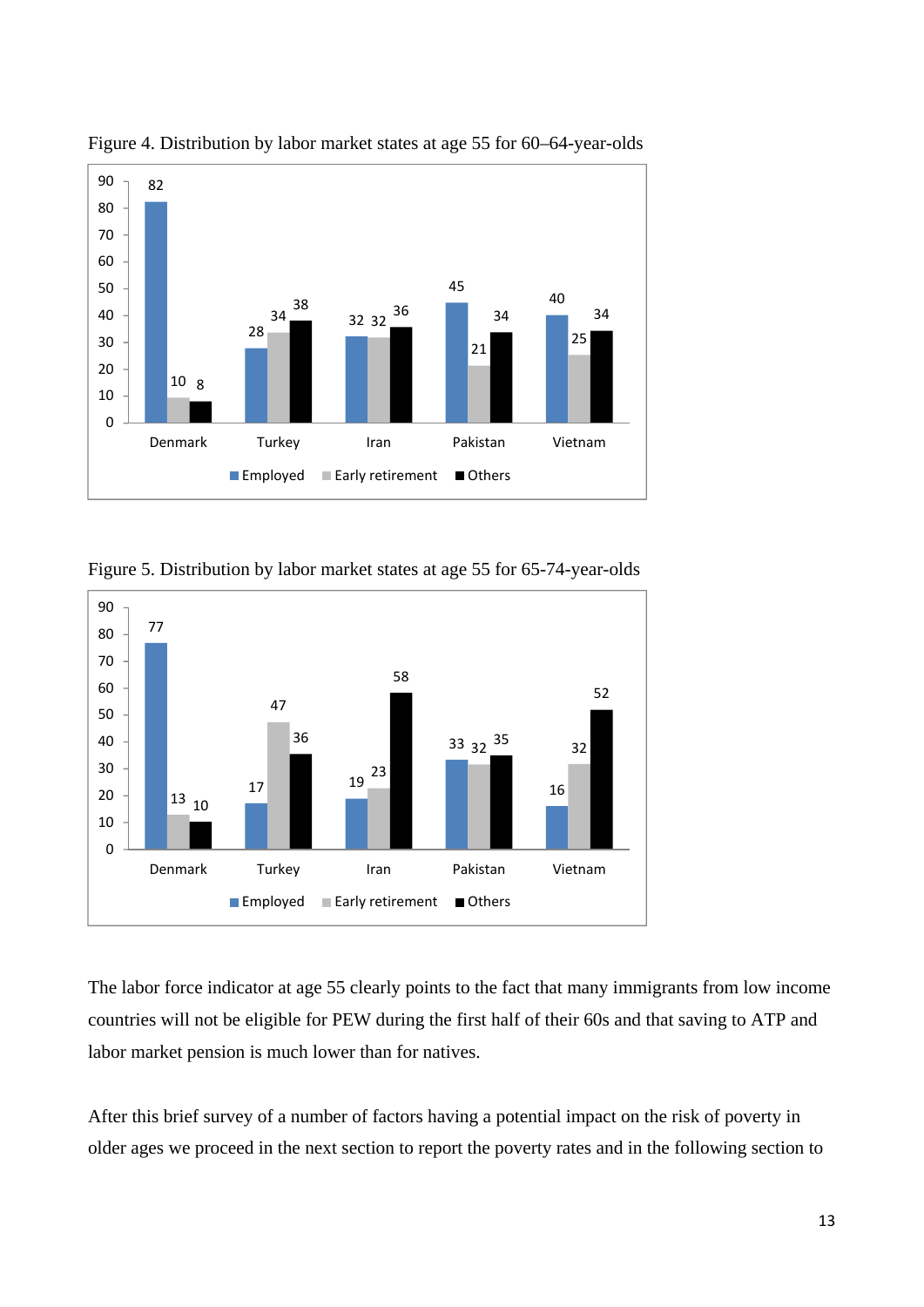report the results from estimations of the poverty risk for 60-74-year-old natives and immigrants using the two family concepts described above.

#### **5. Poverty rates**

Figures 6a and 6b summarizes the poverty rates based on the nuclear family definition. The poverty rates are shown by age and country of origin for people from the 4 selected immigrant countries and for natives. We see a very big gap between poverty rates for natives and for immigrants from the 4 countries, and for the immigrants a steep gradient in poverty rates relative to age. Further, we see some differences across the countries, in particular for the oldest age group. For the 65-74 years, immigrants from Pakistan and Turkey have the highest poverty rates and immigrants from Vietnam the lowest.

The corresponding poverty rates using the extended family definition are shown in Figures 7a and 7b. Especially for the 65-74 years old immigrants, the poverty rates are much lower (11-13 percentage points) when the calculation of the poverty rate is based on the extended family concept compared with the calculation based on the nuclear family. For example, for the 65-74 years old immigrants from Turkey the poverty rate is 29 percent when the calculation is based on the nuclear family and only 16 per cent when the calculation is based on the extended family. For the native Danes the poverty rate is about 1 per cent irrespective of which family concept we use. Thus it seems like the oldest immigrants overcome some of the poverty problems by living in extended families.

Looking into poverty rates separately by gender we find some big differences. It is evident from Figures 6b and 7b that big differences exist by gender in the age group 65-74. We find the largest gender gap for immigrants from Turkey where Figure 6b show a poverty rate of 45 per cent for women and 17 per cent for men. For natives the poverty rate is around 1 per cent for both women and men.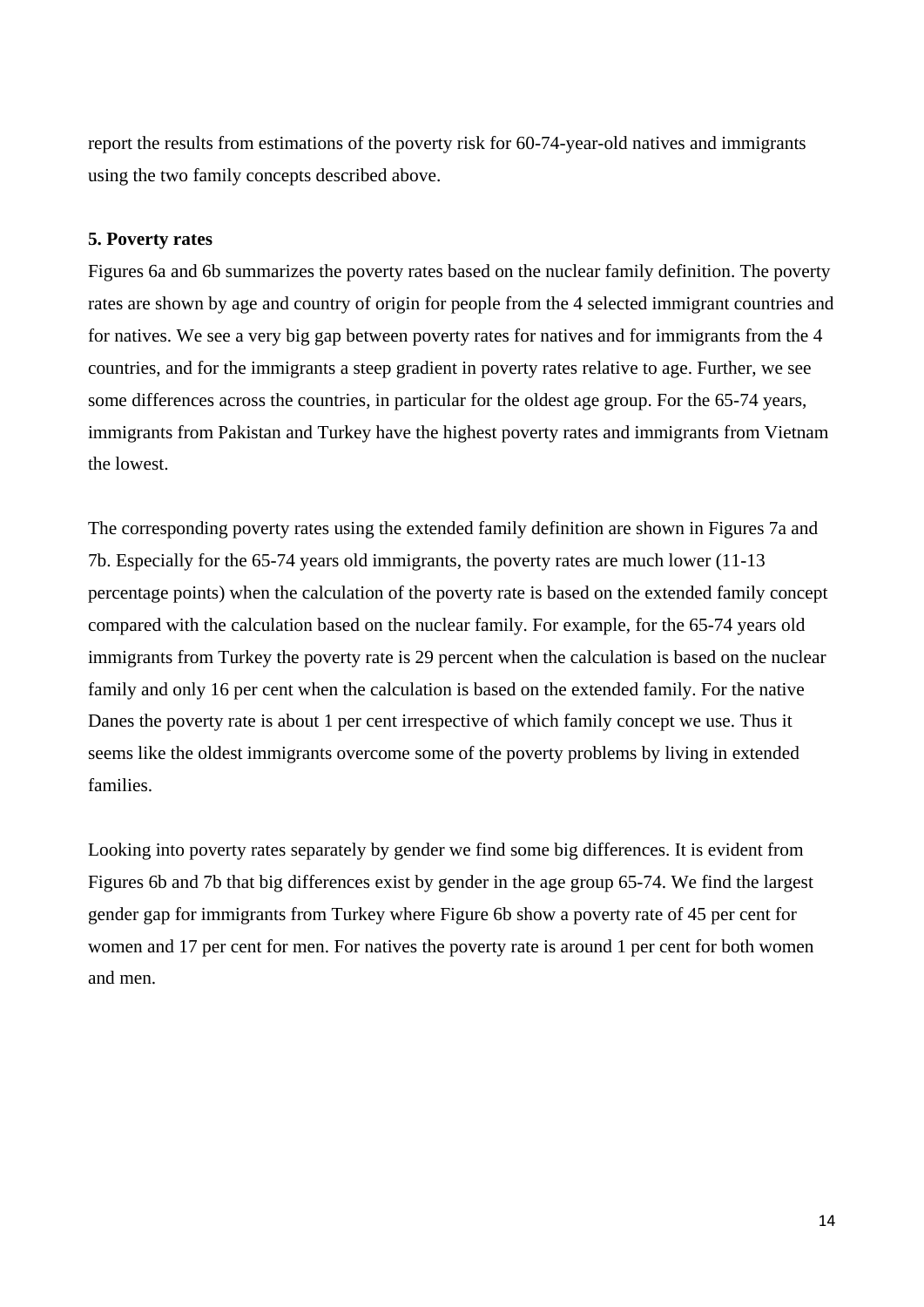

Figure 6a. Poverty rates - nuclear family Figure 6b. Poverty rates - nuclear family.

Figure 7a. Poverty rates – extended family Figure 7b. Poverty rates – extended family. Age group: 60-64. Age group: 65-74.

1

Native Danes

6 6

 $10910 \t 118$ 



 **T**  $\blacksquare$   $\blacksquare$   $\blacksquare$   $\blacksquare$   $\blacksquare$   $\blacksquare$   $\blacksquare$   $\blacksquare$   $\blacksquare$   $\blacksquare$   $\blacksquare$   $\blacksquare$   $\blacksquare$   $\blacksquare$   $\blacksquare$   $\blacksquare$   $\blacksquare$   $\blacksquare$   $\blacksquare$   $\blacksquare$   $\blacksquare$   $\blacksquare$   $\blacksquare$   $\blacksquare$   $\blacksquare$   $\blacksquare$   $\blacksquare$   $\blacksquare$   $\blacksquare$   $\blacksquare$   $\$   $^{11}$  g  $^{10}$  Turkey Iran Pakistan Vietnam Men Women All Danes Men Women All

The very big differences in poverty shares by gender for the 65-74 years old probably reflect equally big differences in the share of people living as singles, differences in the duration of residence and a weaker attachment to the labor market during their time in Denmark cf. Section 4. We look more into how these factors affect the poverty risk in the next section.<sup>5</sup> However, first we

<sup>&</sup>lt;sup>5</sup> Studies based on survey data have shown that the educational level typically is lower in non-Western immigrant groups than among native Danes (see Mogensen and Matthiessen 2000), and education is another factor that may affect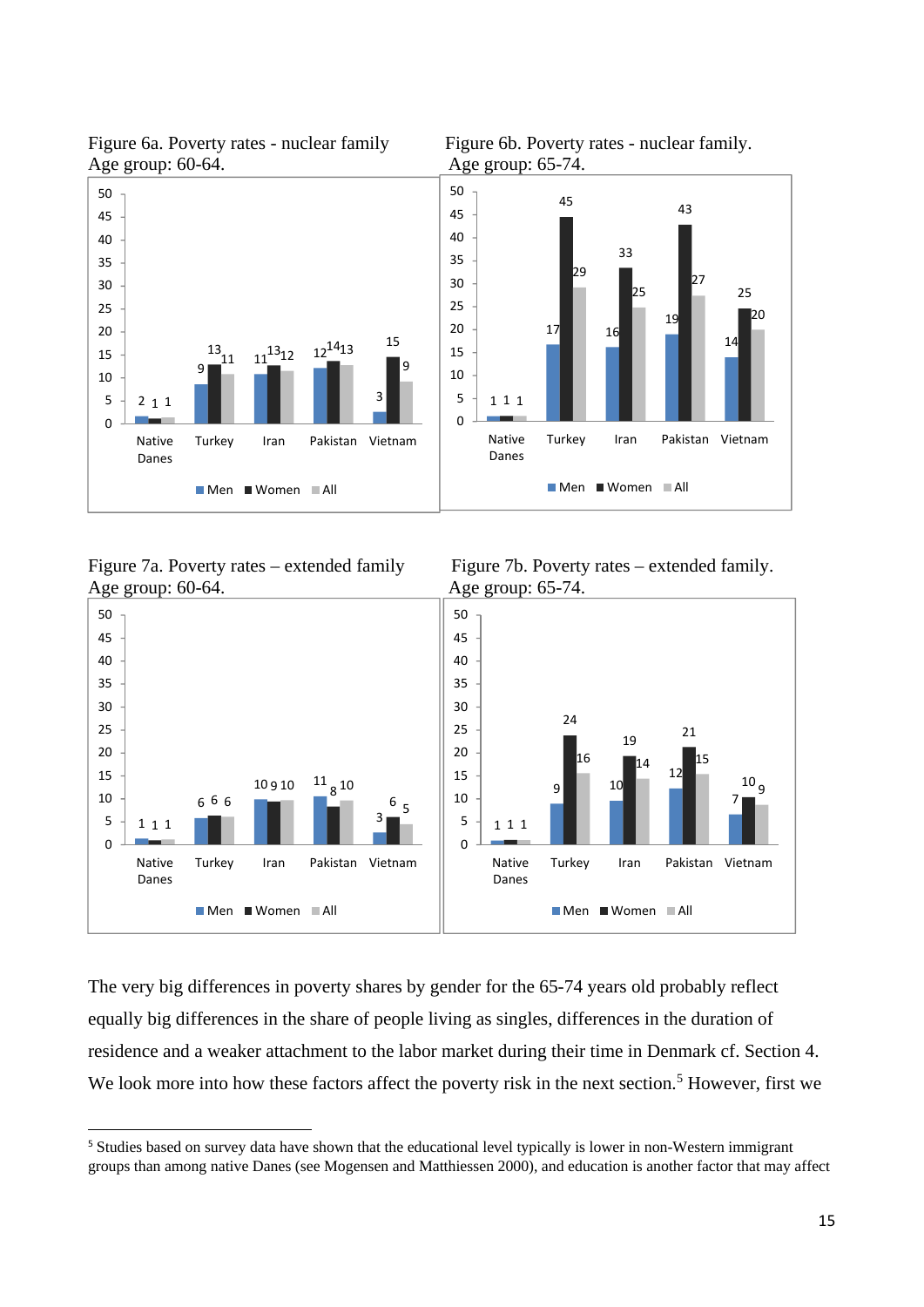look into the financial situation of the older immigrants in greater detail. Tables 2 and 3 show both the annual average income and what this income consists of for the four groups of immigrants and the native Danes. The relative importance of the different sources of income will give some indications of why the poverty rates are lover for immigrants. For instance, the very big differences in labor market status in the mid-50s, we saw in Figures 4 and 5, are clearly reflected in the distribution on income sources shown in Tables 2 and 3.

For the 60-64-years old, we distinguish between 5 sources of income: market income, disability pensions, other pensions, PEW, and welfare benefits, see Table 2. For the 65-74-years old, we distinguish between four sources of income: market income, social security pensions, other pensions, and welfare benefits, see Table 3.

Table 2. Share of income from market income, disability pensions, other pensions, PEW, and welfare benefits, 60 – 64 years old, 2011. (Per cent and DKK)

|              | Market | Disability |                |            |                  |       | Average |
|--------------|--------|------------|----------------|------------|------------------|-------|---------|
|              | income | insurance  | Other pensions | <b>PEW</b> | Welfare benefits | Total | income  |
| 60-64        |        |            |                |            |                  |       |         |
| Native Danes | 66.1   | 7.7        | 8.1            | 14.7       | 3.5              | 100.0 | 327,120 |
| Turkey       | 17.6   | 39.1       | 1.5            | 26.7       | 15.1             | 100.0 | 160,705 |
| Iran         | 35.1   | 44.2       | 0.7            | 2.5        | 17.4             | 100.0 | 200,879 |
| Pakistan     | 43.9   | 23.3       | 1.3            | 18.1       | 13.3             | 100.0 | 202,843 |
| Vietnam      | 34.7   | 36.2       | 1.3            | 13.4       | 14.4             | 100.0 | 189,648 |

Table 3. Share of income from market, social security pensions, other pensions, and welfare benefits,  $65 - 74$  years old, 2011. (Per cent and DKK)

|              | Market | State pension | Other pensions | Welfare benefits | Total | Average<br>income |
|--------------|--------|---------------|----------------|------------------|-------|-------------------|
| 65-74        |        |               |                |                  |       |                   |
| Native Danes | 25.8   | 39.3          | 32.1           | 2.8              | 100.0 | 238,771           |
| Turkey       | 4.0    | 73.3          | 10.5           | 12.2             | 100.0 | 116,719           |
| Iran         | 16.3   | 60.4          | 6.4            | 16.8             | 100.0 | 152,705           |
| Pakistan     | 19.5   | 59.2          | 12.8           | 8.5              | 100.0 | 139,225           |
| Vietnam      | 2.1    | 80.0          | 5.1            | 12.8             | 100.0 | 129,227           |

The average annual income is significantly lower for immigrants than for native Danes. The tables also illustrate that the share of income from the market and other pensions is markedly lower for

<u> 1989 - Johann Stoff, amerikansk politiker (d. 1989)</u>

the risk of poverty. Unfortunately, for the most of the old immigrants, the register data do not include information on their education. However, we have calculated the poverty rate for 65-74 years old low-skilled Danes, who at the most have 7 years of schooling, and the poverty shares are only slightly higher for this group than for the total population of native Danes in the age group.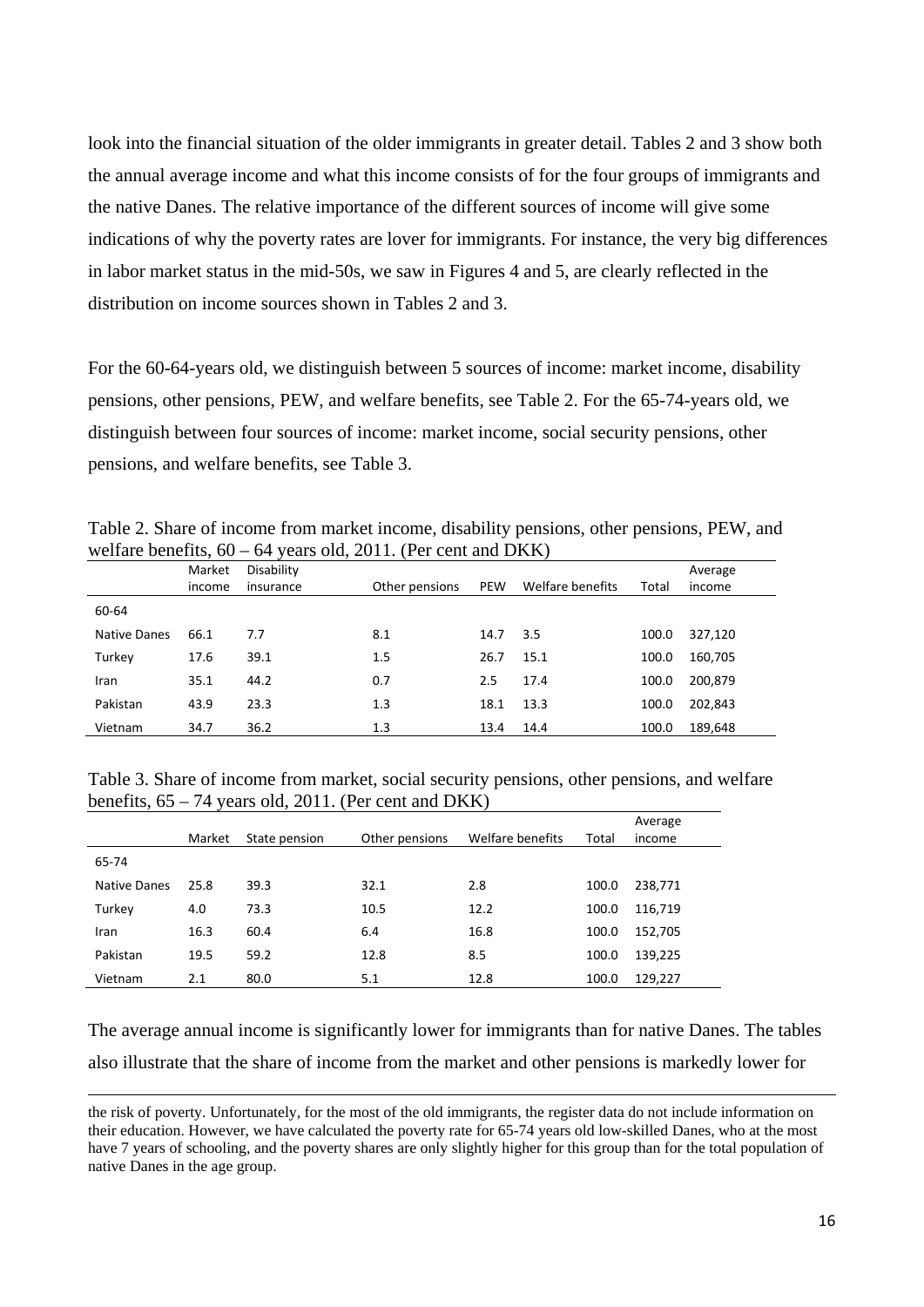immigrants than for native Danes. Thus, for the 65-74 years old less than 5 per cent of the income of immigrants from Turkey and Vietnam is market income, while the corresponding share for native Danes is 26 per cent. As a reflection of this, the immigrants in both age groups are more dependent on welfare benefits, disability insurance or State pension than the native Danes. Actually, the share of income from State pension is 60-80 per cent for 65-74 years old immigrants and only 40 per cent for 65-74 years old native Danes, cf. Tables 2 and 3. Even though the 65-74 years old immigrants from Turkey and Pakistan are more dependent on State pension in relative terms than native Danes in the same age group, they do on average receive a lower absolute amount in pension (for those who receive state pension at all), i.e. on average, immigrants from Turkey and Pakistan receive 87.000 DKK and native Danes 97.000 DKK in State pension in 2011.<sup>6</sup>

#### **6. Analyses**

In Tables 4 and 5 below we present the results from two probit analyses including a number of potential determinants for being below the 50 per cent poverty line in 2011. Only immigrants from the four selected countries and native Danes who lived in Denmark at age 55 are included in the estimations.

Table 4 shows the estimation results for the model where the calculation of the poverty rate is based on the nuclear family. Looking at the importance of gender, positive significance is found for women from Turkey and Iran and negative significance for native Danish women, when we are controlling for other relevant background factors as family status and previous labor market status. Regarding age, we find mostly a positive significance with the marginal effects increasing with age in contrast to natives where the poverty risk is lower in the age intervals above 60-64 years. Being single in general increases the risk of poverty. The duration of residence is found important with a negative sign as expected for immigrants from the two guest worker countries Turkey and Pakistan along with Vietnam. For immigrants from Iran - arriving on average later - we find no significant impact from duration of residence. The eventual impact from occupation at age 55 is measured against being occupied as a wage earner. For immigrants from Turkey, Pakistan and Vietnam as well as for natives, being self-employed implies a higher poverty risk, possibly reflecting less financial opportunities for retirement saving than among wage earners with mandatory labor market

<sup>6</sup> The immigrants from Iran and Vietnam on average receive around 107.000 DKK in State pension reflecting the different set of pension eligibility rules for immigrants arriving as refugees.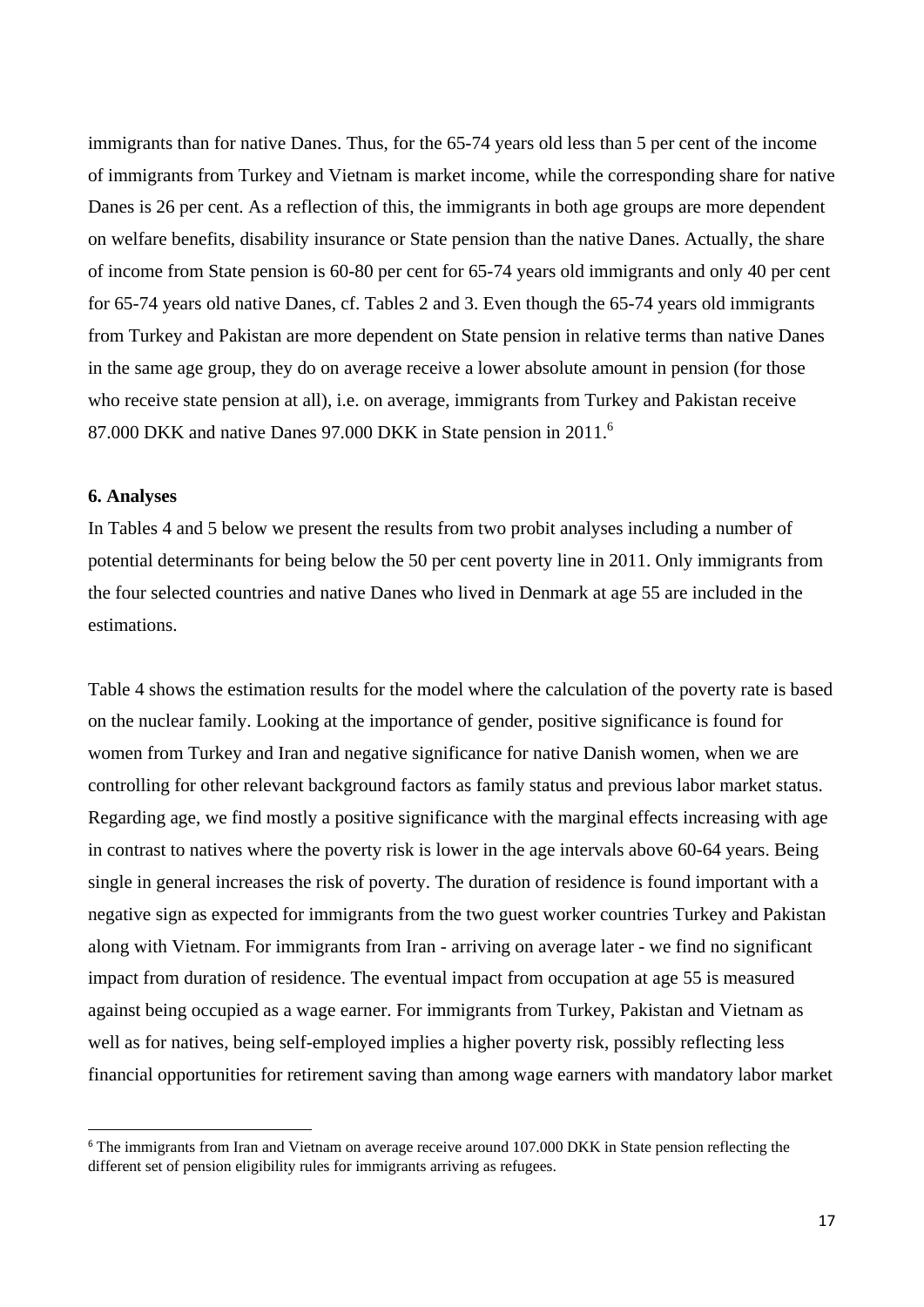pension funds. Being unemployed, a recipient of disability insurance, a recipient of transitional benefits or in the "Other" category at age 55 in general increases the poverty risk at older ages – however it differs for the groups which of these states that are found to be statistically significant. We can conclude, however, that previous labor market status is important for the poverty risk at old age.

Table 5 shows the estimation results for the model where the calculation of the poverty rate is based on the extended family. The results are in general very similar to the results in Table 4 but the number of significant coefficients is smaller as expected. The results in Table 5 confirm the descriptive findings, i.e. living in a household consisting of more than one nuclear family reduces the risk of poverty.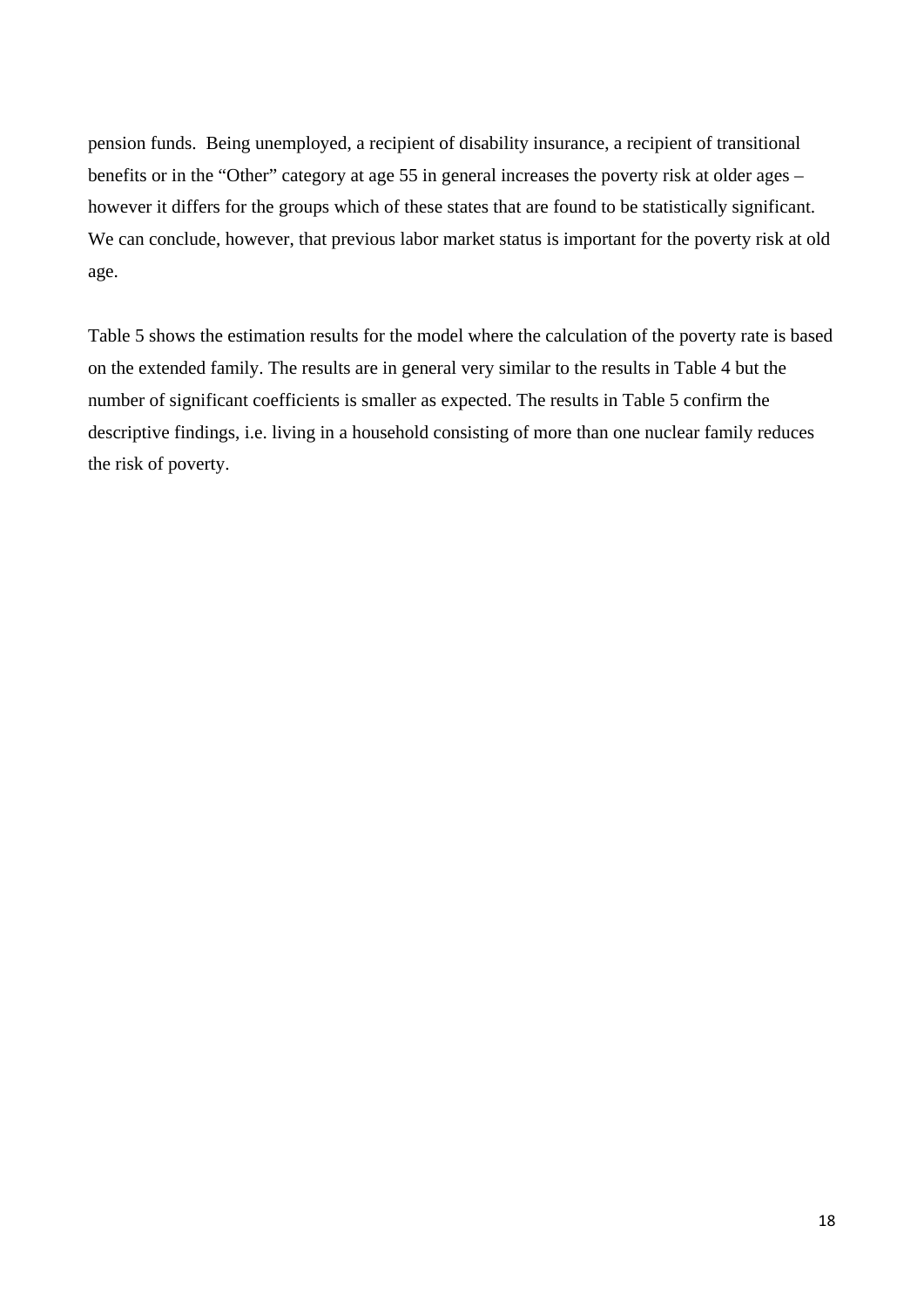|                                | Turkey    |        | Iran      |        | Pakistan  |        | Vietnam   |        | Denmark   |     |
|--------------------------------|-----------|--------|-----------|--------|-----------|--------|-----------|--------|-----------|-----|
| Gender                         |           |        |           |        |           |        |           |        |           |     |
| Men                            | ref       |        | ref       |        | ref       |        | ref       |        | ref       |     |
| Women                          | 0.0530    | ***    | 0.0483    | $\ast$ | 0.0386    |        | 0.0220    |        | $-0.0027$ | *** |
|                                | (0.0148)  |        | (0.0238)  |        | (0.0197)  |        | (0.0243)  |        | (0.0002)  |     |
| Age                            |           |        |           |        |           |        |           |        |           |     |
| 60-64 years old                | $-0.1499$ | ***    | $-0.0178$ |        | $-0.0779$ | ***    | $-0.0499$ |        | 0.0027    | *** |
|                                | (0.0163)  |        | (0.0265)  |        | (0.0208)  |        | (0.0267)  |        | (0.0003)  |     |
| 65-69 years old                | ref       |        | ref       |        | ref       |        | ref       |        | ref       |     |
| 70-74 years old                | 0.1104    | ***    | 0.0171    |        | 0.1619    | ***    | 0.0121    |        | $-0.0012$ | *** |
|                                | (0.0164)  |        | (0.0324)  |        | (0.0217)  |        | (0.0286)  |        | (0.0003)  |     |
| <b>Duration of residence</b>   |           |        |           |        |           |        |           |        |           |     |
| 0-19 years in Denmark          | 0.1896    | ***    | 0.0711    |        | 0.1225    | $\ast$ | 0.2167    | ***    |           |     |
|                                | (0.0308)  |        | (0.0540)  |        | (0.0554)  |        | (0.0292)  |        |           |     |
| 20-29 years in Denmark         | 0.1314    | ***    | 0.0665    |        | 0.0953    | $***$  | 0.0116    |        |           |     |
|                                | (0.0176)  |        | (0.0470)  |        | (0.0292)  |        | (0.0288)  |        |           |     |
| 30+ years in Denmark           | ref       |        | ref       |        | ref       |        | ref       |        |           |     |
| <b>Family status</b>           |           |        |           |        |           |        |           |        |           |     |
| Couple                         | ref       |        | ref       |        | ref       |        | ref       |        | ref       |     |
| Single                         | 0.1521    | ***    | 0.1067    | ***    | 0.1237    | ***    | 0.0992    | ***    | 0.0209    | *** |
|                                | (0.0141)  |        | (0.0240)  |        | (0.0183)  |        | (0.0223)  |        | (0.0003)  |     |
| Labour market status at age 55 |           |        |           |        |           |        |           |        |           |     |
| Wage earners                   | ref       |        | ref       |        | ref       |        | ref       |        | ref       |     |
| Self-employed                  | 0.0899    | $\ast$ | 0.1674    | $***$  | 0.0382    |        | 0.1129    | $\ast$ | 0.0199    | *** |
|                                | (0.0416)  |        | (0.0501)  |        | (0.0328)  |        | (0.0453)  |        | (0.0003)  |     |
| Unemployed                     | 0.1135    | ***    | 0.1372    | $***$  | 0.0688    | $\ast$ | 0.0572    |        | 0.0081    | *** |
|                                | (0.0270)  |        | (0.0526)  |        | (0.0324)  |        | (0.0444)  |        | (0.0005)  |     |
| <b>Transitional benefits</b>   | 0.0763    | $***$  | 0.1725    |        | 0.0584    |        | 0.1285    | $\ast$ | 0.0109    | *** |
|                                | (0.0267)  |        | (0.1330)  |        | (0.0341)  |        | (0.0596)  |        | (0.0006)  |     |
| Disability insurance           | 0.1212    | ***    | 0.0023    |        | 0.0833    | **     | $-0.0717$ |        | $-0.0006$ |     |
|                                | (0.0237)  |        | (0.0438)  |        | (0.0289)  |        | (0.0448)  |        | (0.0004)  |     |
| Others                         | 0.1503    | ***    | 0.1648    | ***    | 0.1434    | $***$  | 0.0468    |        | 0.0209    | *** |
|                                | (0.0243)  |        | (0.0402)  |        | (0.0272)  |        | (0.0357)  |        | (0.0004)  |     |
| N                              | 2,971     |        | 826       |        | 1,716     |        | 659       |        | 859,653   |     |
| Pseudo-R2                      | 0.1885    |        | 0.1256    |        | 0.1534    |        | 0.3229    |        | 0.1267    |     |

Tabel 4. Probit analyses of the incidence of poverty – nuclear family (marginal effects)<sup>1)</sup>. Immigrants from four countries of origin and native Danes. 60‐74 years old. 2011.

\*\*\*0.1%. \*\*1%. \*5%

1) The marginal effects are estimated using the margins command in Stata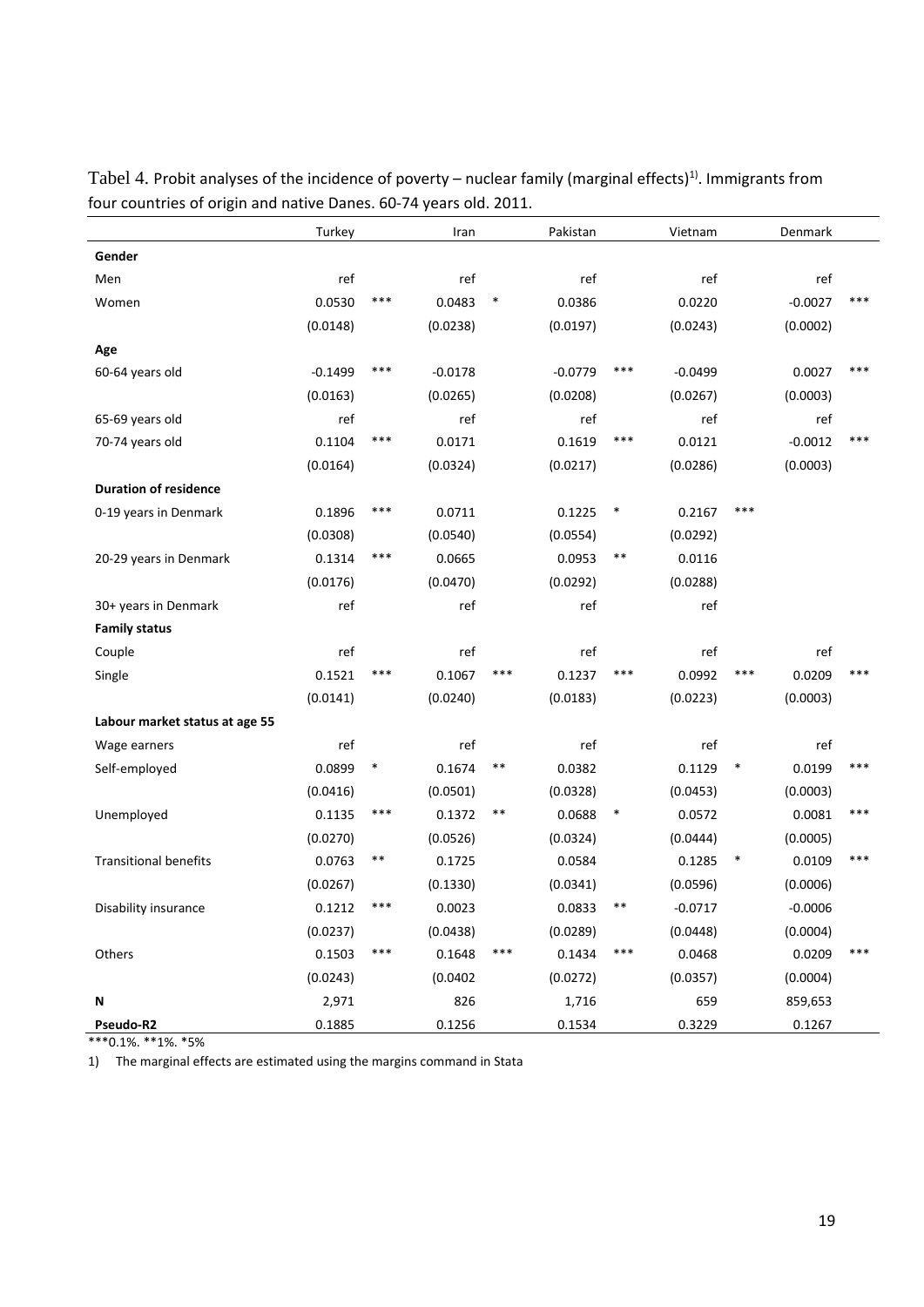|                                | Turkey    |        | Iran      |        | Pakistan  |        | Vietnam   |        | Denmark   |       |
|--------------------------------|-----------|--------|-----------|--------|-----------|--------|-----------|--------|-----------|-------|
| Gender                         |           |        |           |        |           |        |           |        |           |       |
| Men                            | ref       |        | ref       |        | ref       |        | ref       |        | ref       |       |
| Women                          | 0.0380    | $***$  | 0.0290    |        | $-0.0009$ |        | $-0.0090$ |        | $-0.0012$ | ***   |
|                                | 0.0127    |        | 0.0225    |        | 0.0186    |        | 0.0178    |        | 0.0002    |       |
| Age                            |           |        |           |        |           |        |           |        |           |       |
| 60-64 years old                | $-0.0825$ | ***    | $-0.0055$ |        | $-0.0155$ |        | $-0.0033$ |        | 0.0024    | ***   |
|                                | 0.0140    |        | 0.0250    |        | 0.0187    |        | 0.0209    |        | 0.0003    |       |
| 65-69 years old                | ref       |        | ref       |        | ref       |        | ref       |        | ref       |       |
| 70-74 years old                | 0.0533    | ***    | 0.0014    |        | 0.1017    | ***    | 0.0434    | $\ast$ | $-0.0009$ | $***$ |
|                                | 0.0138    |        | 0.0311    |        | 0.0203    |        | 0.0212    |        | 0.0003    |       |
| <b>Duration of residence</b>   |           |        |           |        |           |        |           |        |           |       |
| 0-19 years in Denmark          | 0.1173    | ***    | $-0.0195$ |        | 0.0682    |        | 0.1107    | ***    |           |       |
|                                | 0.0244    |        | 0.0582    |        | 0.0463    |        | 0.0245    |        |           |       |
| 20-29 years in Denmark         | 0.0101    |        | $-0.0212$ |        | $-0.0177$ |        | 0.0092    |        |           |       |
|                                | 0.0124    |        | 0.0529    |        | 0.0169    |        | 0.0227    |        |           |       |
| 30+ years in Denmark           | ref       |        | ref       |        | ref       |        | ref       |        |           |       |
| <b>Family status</b>           |           |        |           |        |           |        |           |        |           |       |
| Couple                         | ref       |        | ref       |        | ref       |        | ref       |        | ref       |       |
| Single                         | 0.0837    | ***    | 0.0801    | $***$  | 0.0251    |        | 0.0442    | $\ast$ | 0.0162    | $***$ |
|                                | 0.0142    |        | 0.0244    |        | 0.0238    |        | 0.0177    |        | 0.0003    |       |
| More than one family           | $-0.0458$ | $***$  | 0.0111    |        | $-0.0395$ | $\ast$ | $-0.1047$ | $***$  | 0.0091    | ***   |
|                                | 0.0140    |        | 0.0345    |        | 0.0170    |        | 0.0310    |        | 0.0004    |       |
| Labour market status at age 55 |           |        |           |        |           |        |           |        |           |       |
| Wage earners                   |           |        |           |        |           |        |           |        |           |       |
| Self-employed                  | 0.0215    |        | 0.1107    | $\ast$ | 0.0570    | $\ast$ | 0.0842    |        | 0.0169    | ***   |
|                                | 0.0372    |        | 0.0482    |        | 0.0279    |        | 0.0440    |        | 0.0003    |       |
| Unemployed                     | 0.0490    | $\ast$ | 0.1298    | $***$  | 0.0567    | $\ast$ | 0.0688    |        | 0.0066    | ***   |
|                                | 0.0225    |        | 0.0486    |        | 0.0287    |        | 0.0401    |        | 0.0005    |       |
| <b>Transitional benefits</b>   | $-0.0015$ |        | 0.1174    |        | 0.0192    |        | 0.0848    |        | 0.0086    | ***   |
|                                | 0.0227    |        | 0.1206    |        | 0.0324    |        | 0.0542    |        | 0.0006    |       |
| Disability insurance           | 0.0663    | $***$  | 0.0122    |        | 0.0530    | $\ast$ | $-0.0005$ |        | $-0.0015$ | ***   |
|                                | 0.0193    |        | 0.0404    |        | 0.0260    |        | 0.0406    |        | 0.0004    |       |
| Others                         | 0.0780    | $***$  | 0.1479    | ***    | 0.1108    | $***$  | 0.0708    | $\ast$ | 0.0170    | $***$ |
|                                | 0.0201    |        | 0.0375    |        | 0.0244    |        | 0.0360    |        | 0.0004    |       |
| Ν                              | 2,924     |        | 809       |        | 1,662     |        | 650       |        | 847.746   |       |
| Pseudo-R2                      | 0.1197    |        | 0.0981    |        | 0.067     |        | 0.3407    |        | 0.1065    |       |

Tabel 5. Probit analyses of the incidence of poverty – extended family (marginal effects)<sup>1)</sup>. Immigrants from four countries of origin and native Danes. 60‐74 years old. 2011.

\*\*\*0.1%. \*\*1%. \*5%

1) The marginal effects are estimated using the margins command in Stata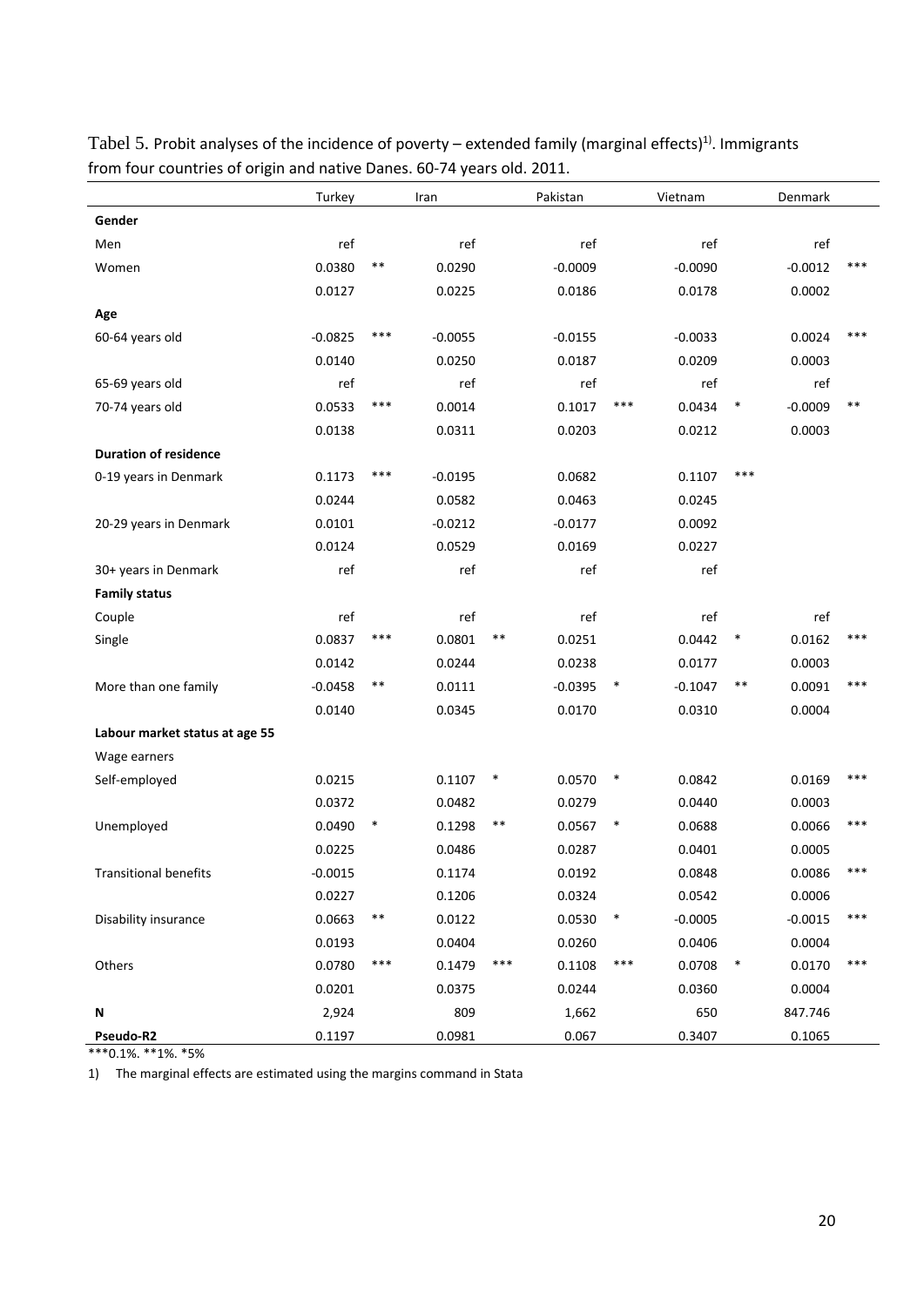#### **7. Conclusions**

Many immigrants from low income countries arrived to Denmark in young ages either as guest workers before 1973, as refugees or as tied movers in relation to family re-unification. However, in the near future many individuals in these groups move into their 60s and 70s. In relative terms the increase in the group 60 years and older is higher than for natives. Focus in the analyses has been on the risk of poverty in relative terms for this group of immigrants compared with the situation for natives. The challenge in the area of ageing among immigrants and refugees coming from low income countries is the fact that the very comprehensive set of retirement programs in Denmark is designed mainly to cover people with a background in dual earner families, typically with long tenure in the labor force and with fairly few having spent major shares of their active years in longterm sickness or disability spells.

Further, immigrants and refugees have in many cases not a sufficient long duration of residence to be covered fully by social security programs in old age. At the same time imperfect integration into the labor force has meant much lower employment rates than among natives, however with big differences regarding employment rates also between the immigrant groups by country of origin. As a consequence, we find very high current relative poverty rates for older immigrants in a setting where old age is no longer a poverty risk among natives.

In estimations of the determinants for poverty risk in 2011 among older people, immigrants and natives, who were in Denmark at age 55, we found that less than 20 years of residence in Denmark increases the poverty risk. Increasing age imply higher poverty risk for immigrants, in contrast to the situation for natives. Being single, much more pronounced among women, implies a higher poverty risk, and living in an extended family implies lower poverty risk. Finally, we can conclude that previous labor market status is important for the poverty risk at old age. We find a higher poverty risk for those in self-employment or who are participating in an early retirement program at age 55 than for those who were wage earners.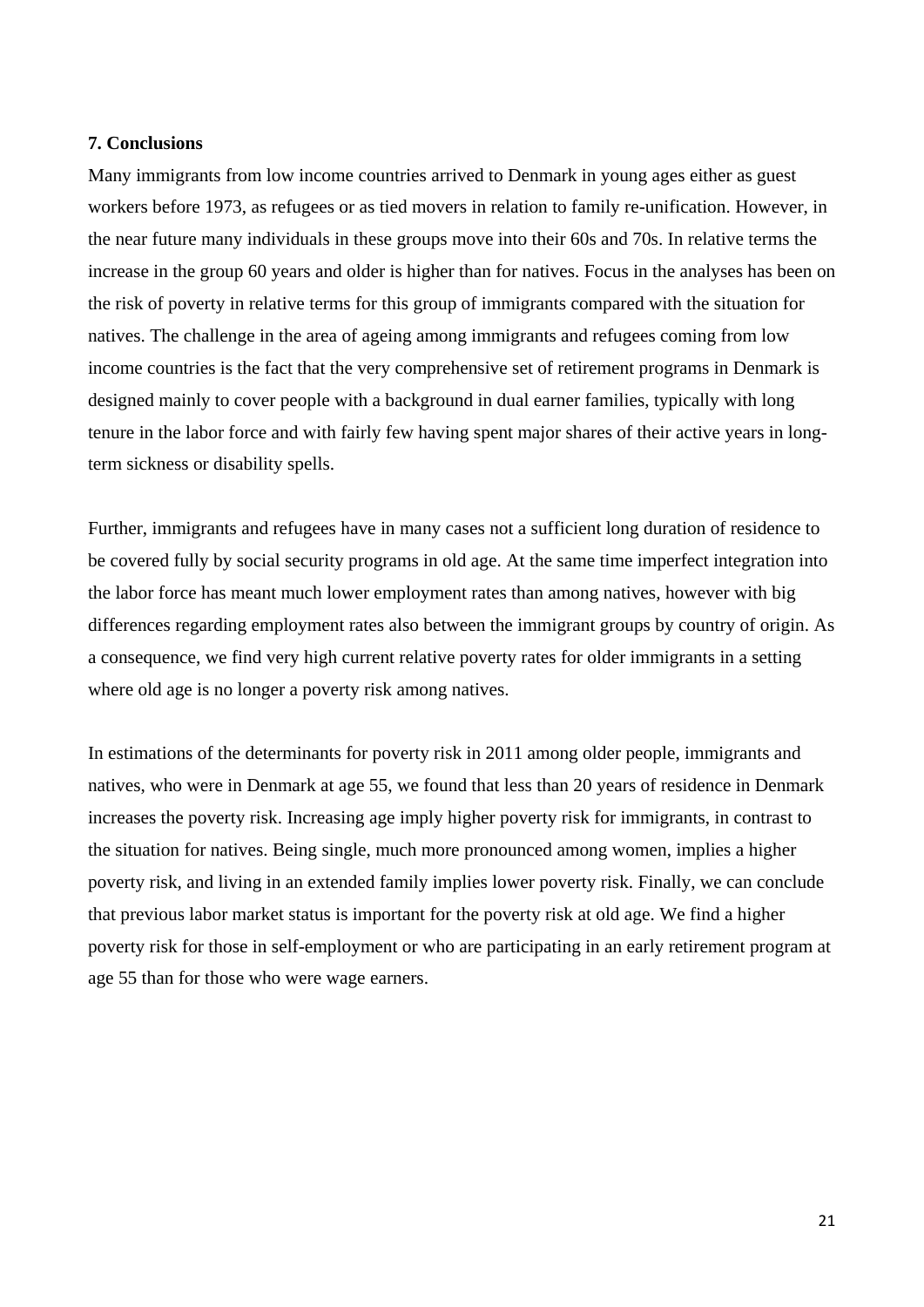#### **References**

- Atkinson, A.B., Rainwater. L., & Smeeding, T. M. (1995). *Income distribution in OECD countries.* Paris OECD Social Policy Studies, No. 18.
- Blume, K.B., B. Gustafsson, P.J. Pedersen and M. Verner. 2007. At the Lower End of the Table: Determinants of Poverty among Immigrants to Denmark and Sweden. *Journal of Ethnic and Migration Studies,* vol. 33, 3, 373- 396.
- Deding, M. M.A. Hussain, V. Jakobsen and S. Broadman. 2010. Immigration and income inequality: A comparative study of Denmark and Germany, 1984 2003. *Journal of Income Distribution,* 19(1), 48-74.
- Caner, A. and P.J. Pedersen. 2014. *At Home and Abroad Does Income Distribution among Immigrants Adapt to Country of Residence?* Working Paper.
- Ekberg, J. and T. Lindh. 2011. Pensionsreformen och invandrarna. (The pension reform and the immigrants). *Ekonomisk Debatt*, 5, 33-40.
- Ekberg, J. 2015. Har invandrade kvinnor låg ålderspension? (Do immigrant women have a low old age pension?) *Ekonomisk Debatt,* 4, 69-76.
- Ekspertudvalg om fattigdom. 2013.*En dansk fattigdomsgrænse analyser og forslag til opgørelsesmetoder. (A Danish poverty line – Analyses and suggestions for setting it up.* København.
- Epland, J. 2013. *Lavinntekt og innteksfordeling*.*(Low income and income distribution)* Ch. 3 in R. Kaur (ed.) Økonomi og levekår for ulike lavinntektsgrupper. (Economy and living conditions for different low income groups). SSB 32/2013. Oslo.
- Flood, L. and A. Mitrut. 2010. *Ålderspension för invandrare från länder utanför OECD-området. En rapport från Sociala rådet (Old age pension for immigrants from outside the OECD area. A report from the Social Council).* SOU 2010:105. Stockholm.
- Flood, L. 2014. *Ålderspension och fattigdom. Dagens och framtidens pension för visa utsatta grupper. (Old age pension and poverty. Current and future prospects for certain exposed groups).* Ch. 7 in Lindquist, G.S. and E. Wadensjö (eds.) *Jämställdhet i socialförsäkringen? ((Equality in the Social insurance system.)* SOU 2014: 74. Stockholm.
- Galloway, T.A., B. Gustafsson, P.J. Pedersen and T. Österberg. 2015. Immigrant Child Poverty The Achilles Heel of the Scandinavian Welfare State. *Review of Economic Inequality,* vol. 23, 185-220. Emerald.
- Liversage, A. & Jakobsen, V. (2016). *Ældre fra Tyrkiet hverdagsliv og vilkår* (Older people from Turkey everyday life and living conditions). Roskilde: Roskilde University Press.
- Mogensen, G.V. & Matthiessen P.C. (2000). *Integration i Danmark omkring årtusindskiftet. (Integration in Denmark at the turn of the century)*. Aarhus: Aarhus Universitetsforlag.
- Pedersen, P.J. 2011. *A Panel Study of Immigrant Poverty Dynamics and Income Mobility Denmark, 1984-2007.* Study Paper No. 34. The Rockwool Foundation Research Unit. University Press of Southern Denmark.
- Poulsen, M.E. and A. Lange. 1998. *Indvandrere i Danmark. (Immigrants in Denmark).* Danmarks Statistik.
- Statistics Denmark (2013): *Befolkning og valg, Statistiske Efterretninger* [Population and elections, statistical reports] *2013:2.* Copenhagen: Statistics Denmark.
- Statistics Denmark 2015: *Indvandrere i Danmark. (Immigrants in Denmark).* København. Statistics Denmark Statistics Denmark (2016): http://www.statistikbanken.dk, vistited 18.04.2016
- Statistics Sweden. 2012. *Integration utrikes födda i pensionsåldern. Integration: Rapport 5. (Integration The Foreign born in the pensionable age).* Stockholm.